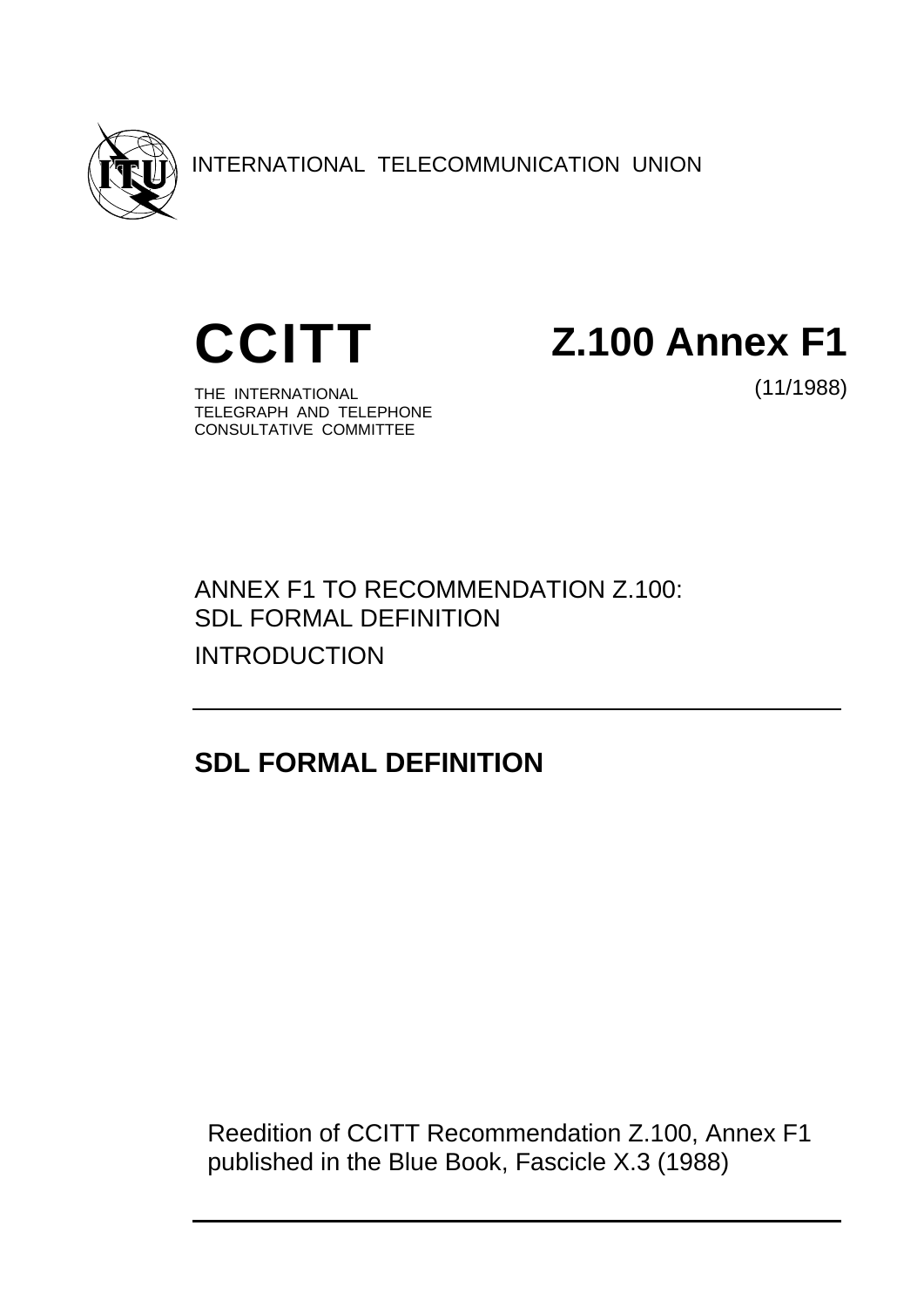## **NOTES**

1 CCITT Recommendation Z.100, Annex F1 was published in Fascicle X.3 of the *Blue Book*. This file is an extract from the *Blue Book.* While the presentation and layout of the text might be slightly different from the *Blue Book*  version, the contents of the file are identical to the *Blue Book* version and copyright conditions remain unchanged (see below).

2 In this Recommendation, the expression "Administration" is used for conciseness to indicate both a telecommunication administration and a recognized operating agency.

### © ITU 1988, 2008

All rights reserved. No part of this publication may be reproduced, by any means whatsoever, without the prior written permission of ITU.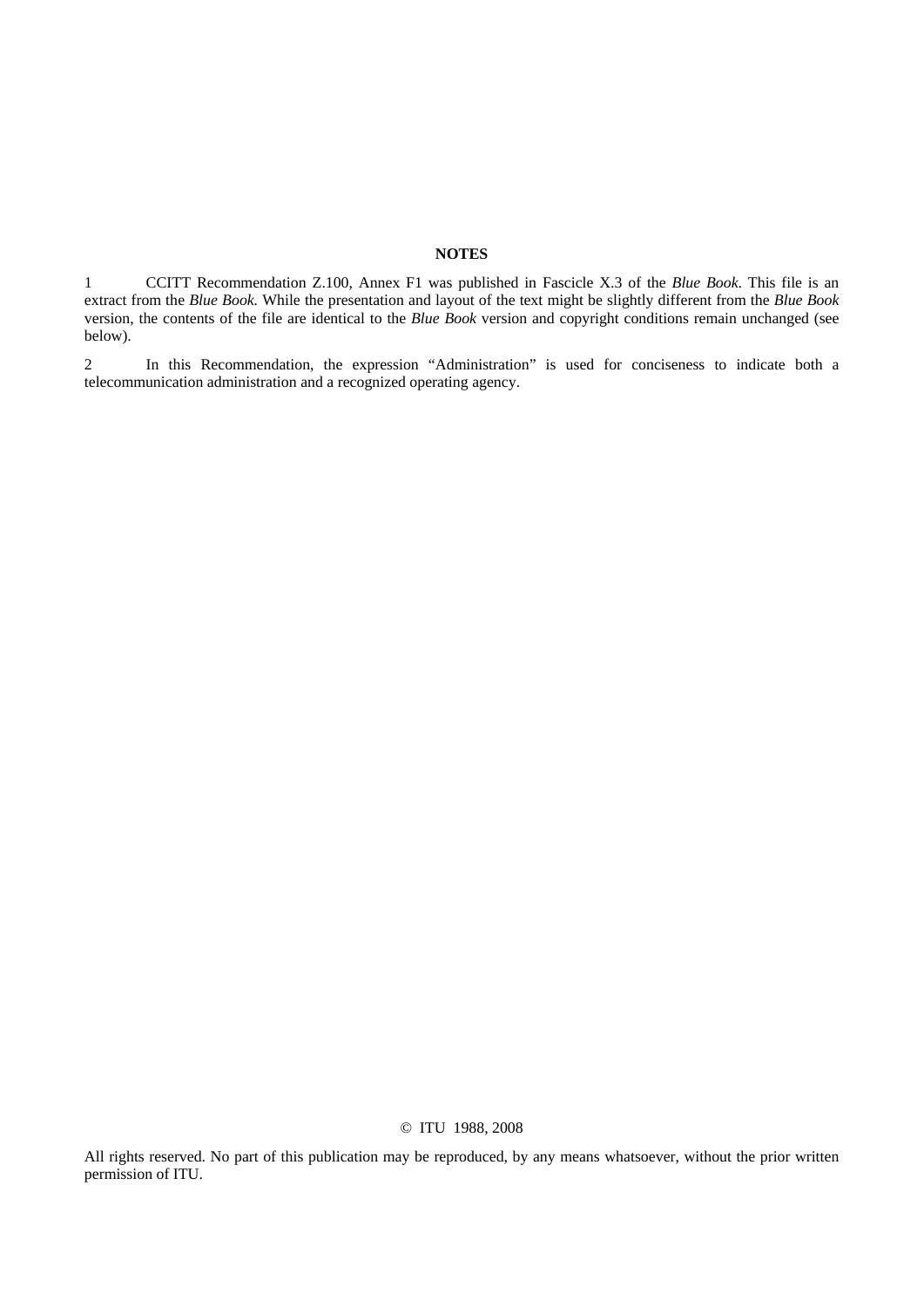## **CONTENTS OF FASCICLE X.3 OF THE BLUE BOOK**

## **Annex F1 to Recommendation Z.100**

SLD Formal Definition. Preface.......................................................................................................................... 1

\_\_\_\_\_\_\_\_\_\_\_\_

## PRELIMINARY NOTES

**1** The Questions entrusted to each Study Group for the Study Period 1989-1992 can be found in Contribution No. 1 to that Study Group.

**2** In this Fascicle, the expression "Administration" is used for shortness to indicate both a telecommunication Administration and a recognized private operating agency.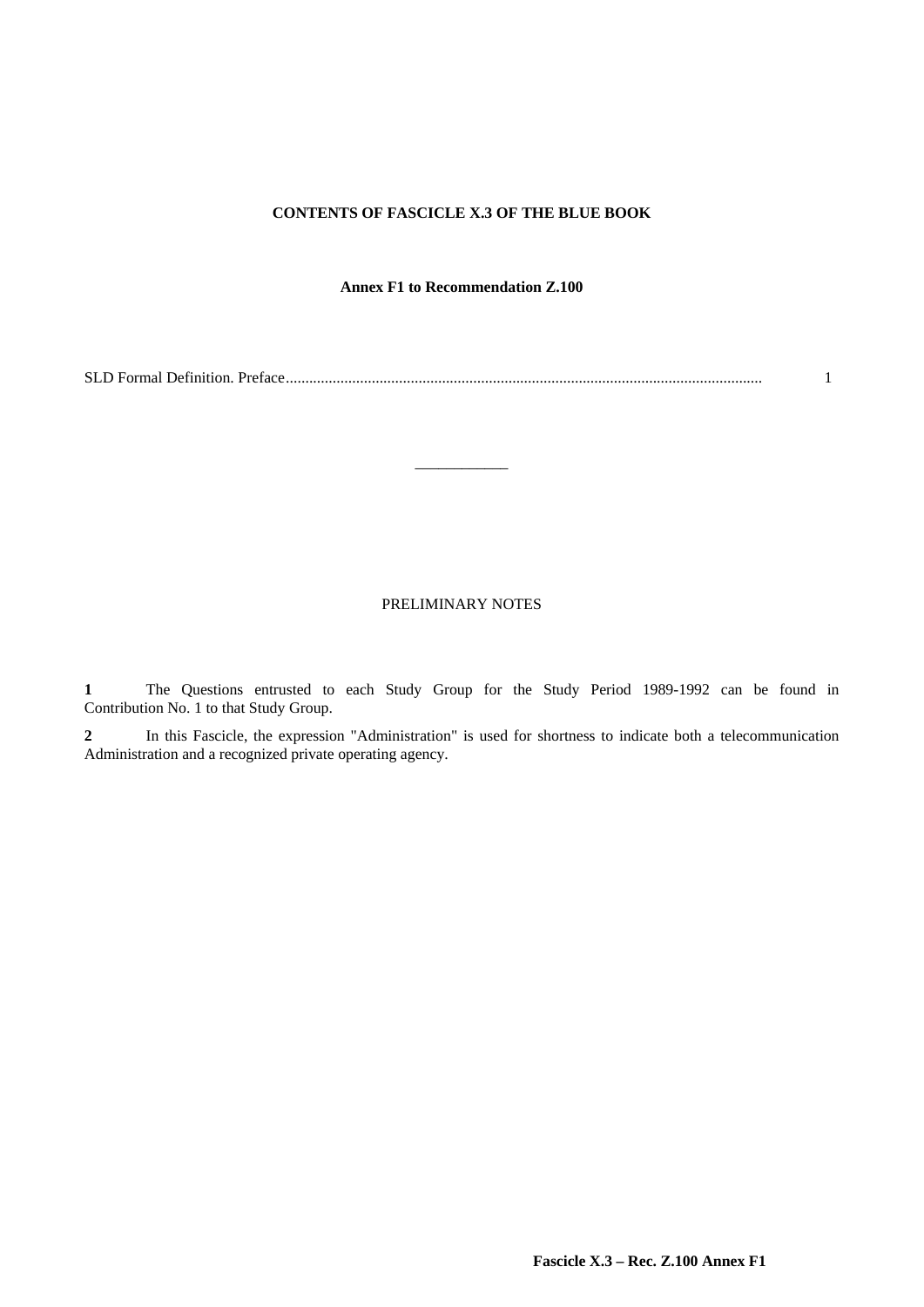## **Contents**

| 1                       | Preface<br>1 |                        |                                         |                |  |  |
|-------------------------|--------------|------------------------|-----------------------------------------|----------------|--|--|
| $\overline{2}$          |              | <b>Motivation</b><br>1 |                                         |                |  |  |
|                         |              |                        |                                         |                |  |  |
| $\mathbf{3}$            |              |                        | <b>Modelling Technique</b>              | $\overline{2}$ |  |  |
|                         | 3.1          |                        |                                         | 3              |  |  |
|                         | 3.2          |                        |                                         |                |  |  |
|                         | 3.3          |                        |                                         |                |  |  |
|                         | 3.4          |                        |                                         |                |  |  |
| $\overline{\mathbf{4}}$ |              |                        | <b>How to Use the Formal Definition</b> | 7              |  |  |
|                         | 4.1          |                        |                                         |                |  |  |
|                         | 4.2          |                        |                                         | 7              |  |  |
| 5                       |              |                        | <b>Introduction to Meta-IV</b>          | 7              |  |  |
|                         | 5.1          |                        |                                         | $\overline{7}$ |  |  |
|                         | 5.2          |                        |                                         |                |  |  |
|                         | 5.3          |                        |                                         |                |  |  |
|                         | 5.4          |                        |                                         |                |  |  |
|                         |              | 5.4.1                  |                                         |                |  |  |
|                         |              | 5.4.2                  |                                         |                |  |  |
|                         |              | 5.4.3                  |                                         |                |  |  |
|                         |              | 5.4.4                  |                                         |                |  |  |
|                         |              | 5.4.5                  |                                         |                |  |  |
|                         |              | 5.4.6                  |                                         |                |  |  |
|                         |              | 5.4.7                  |                                         |                |  |  |
|                         |              | 5.4.8                  |                                         |                |  |  |
|                         |              | 5.4.9                  |                                         |                |  |  |
|                         |              | 5.4.10                 |                                         |                |  |  |
|                         | 5.5          |                        |                                         |                |  |  |
|                         | 5.7          |                        |                                         |                |  |  |
|                         | 5.8          |                        |                                         |                |  |  |
|                         | 5.9          |                        |                                         |                |  |  |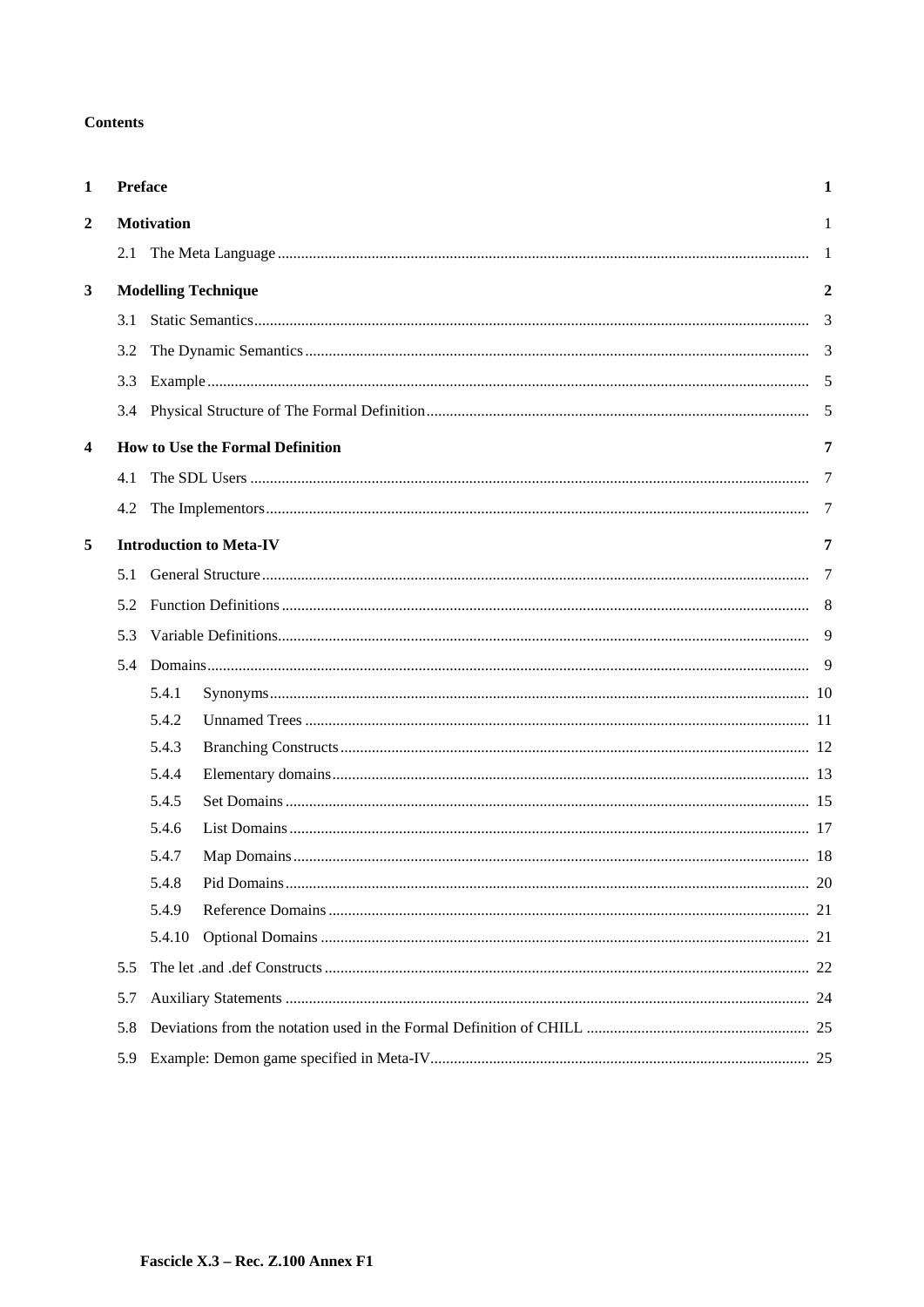FASCICLE X.3

**Annex F.1 to Recommendation Z.100** 

# **SDL FORMAL DEFINITION**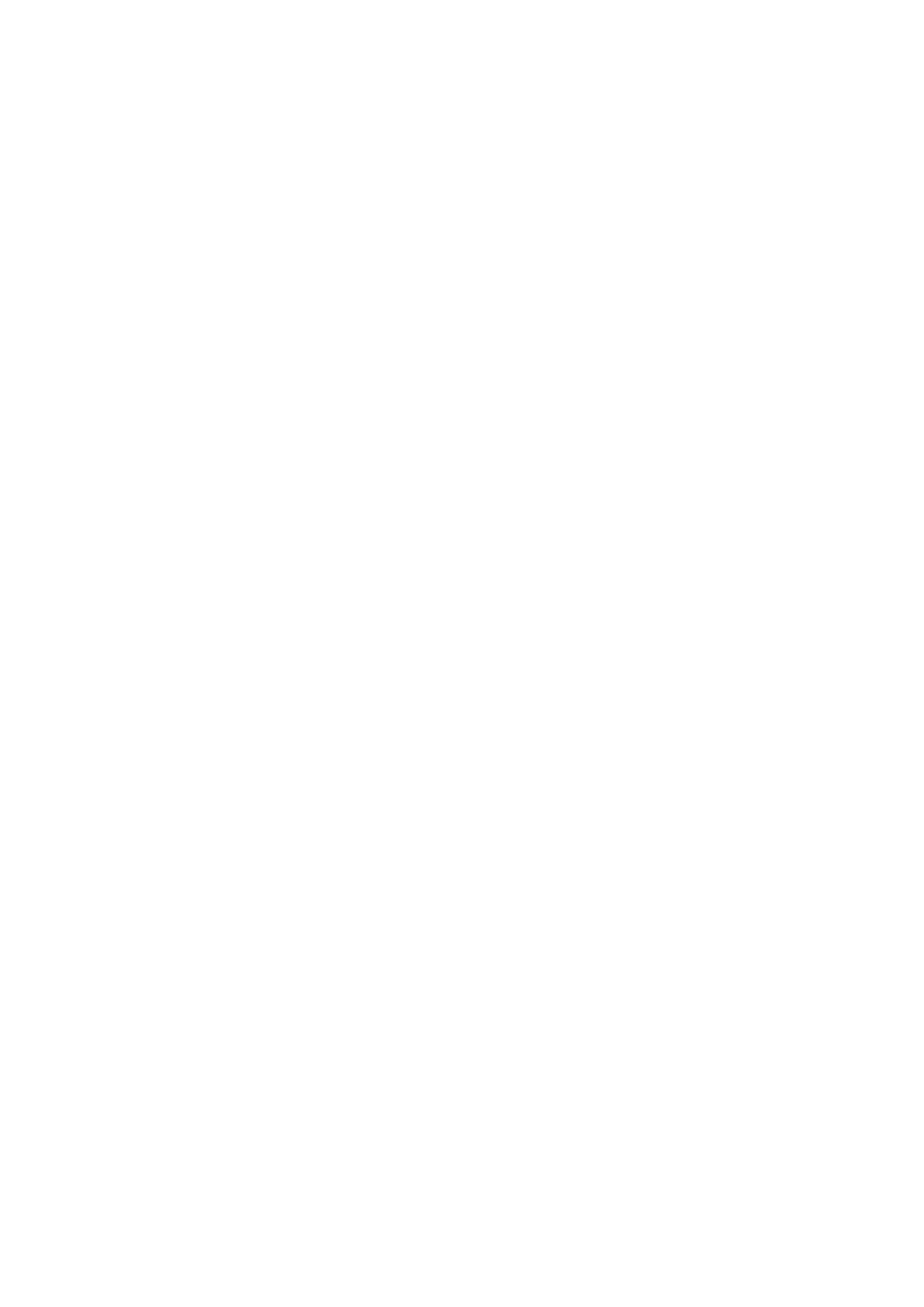## **1 Preface**

This Formal definition of SDL provides a language definition which supplements the definition given in the recommendation text. This annex is for use by those who require a very precise and detailed definition of SDL such as maintainers of the SDL language and designers of SDL tools.

The formal definition consist of three volumes:

| <b>Annex F.1</b> | (This volume)                                                                                                                                              |
|------------------|------------------------------------------------------------------------------------------------------------------------------------------------------------|
|                  | Which states the motivation, describes the overall structure, provides guidelines for how to use the<br>Formal Definition and describes the notation used. |
| <b>Annex F.2</b> | Which defines the static properties of SDL                                                                                                                 |
| <b>Annex F.3</b> | Which defines the dynamic properties of SDI,                                                                                                               |

## **2 Motivation**

Natural languages in general are ambiguous and incomplete, that is, more than one interpretation, can be given to some of the sentences in the language, no matter whether the reader is a computer or a human being.

A definition or specification is formal if its meaning (semantics) is unambiguous and complete. As natural languages cannot be used for that purpose, special languages, known as specification languages (like SDL and LOTOS) have been developed. An implementation language like CHILL or PASCAL could also be used as a specification language (for instance a compiler specifies formally the semantics of another language), but often it is essential to separate the implementation details, irrelevant for the understanding, from the semantics of a specification.

Formal languages specially suitable for defining languages are known as meta languages. For example, The Backus Naur form (BNF) is a meta language specially suitable for defining formally the syntax of programming languages.

In spite of the ambiguity of natural languages, natural languages are usually more readable for human beings than formal languages and can more easily express rationale giving a framework in which the formal specification can be understood. For these reasons both a definition in natural language and a definition in a formal specification language often are given.

This annex constitutes a formal definition of SDL. If any properties of an SDL concept defined in this document, contradicts the properties defined in Z.100 and the concept is consistently defined in Z.100, then the definition in Z.100 takes precedence and this formal definition requires correction.

## **2.1 The Meta Language**

The meta language used in this Formal Definition is Meta-IV [1). The reasons for choosing this language are the following:

- It builds upon a very strong and extensively researched mathematical foundation.
- It has very convenient and powerful facilities for object manipulations.
- It has a "programming like" notation which means that it is oriented towards programmers and implementors.
- It is in the process of being standardised within the European Community.
- It is well reported in books, proceedings and scientific journals and it has been used in the CCITT manual The Formal Definition of CHILL [2)- which also contains a summary of the Meta-IV notation.
- Meta-IV tools are available which allow for syntax checking, visibility analysis, document generation, cross referencing etc.

In section 5, an informal introduction to the parts of Meta-IV used in the Formal Definition can be found. A complete definition of Meta-IV can be found in [1].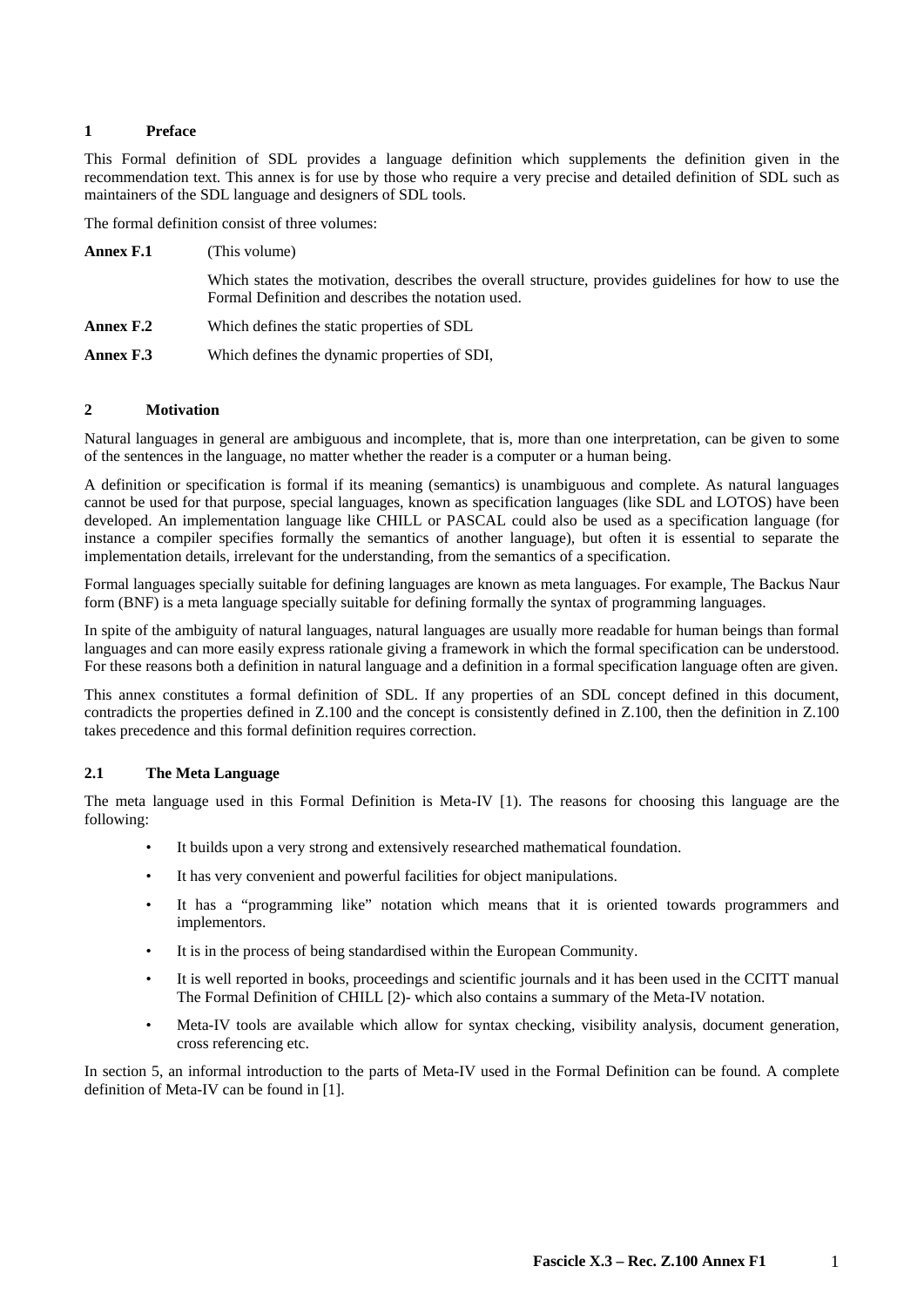## **3 Modelling Technique**

When considering what is meant by "semantics of SDL" it is convenient (conceptually) to decompose the language definition into several parts:

- The definition of the syntax rules.
- The definition of the static semantic rules (so-called well-formedness conditions) such as which names it is allowed to use at a given place, which kind of values it is allowed to assign to variables etc.
- The definition of the semantics of the constructs in the language when they are interpreted (the dynamic semantics).

There is no need for including the syntax rules in the Formal Definition as the BNF rules and Syntax diagrams found in Z.100 already serve as formal definitions of the syntax rules, which means that the input to the Formal Definition is a syntactically correct SAL specification. The input is represented by an Abstract Syntax. This abstract syntax is based on the SDL textual concrete syntax parse-tree (BNF rules) with irrelevant details such as separators and lexical rules removed. Therefore, this Abstract syntax is not the Abstract Syntax of Z.100 appearing in the recommendations which is an abstraction of the SDL model concept.

For example the Abstract Syntax production rule:

#### 1 Transstring  $\therefore$  Actstmt<sup>+</sup> [Termstmt]

expresses that a Transistion string consists of a non-empty list of Action statements and an optional Terminator statement (the italicised letters also occur in the production rule). The complete set of production rules (so-called Domain Definitions) defining the SDL-syntax on an abstract form is called AS<sub>0</sub>. In some respect it defines the language syntax on a more basic level than the syntax rules found in Z.100 since the concrete textual syntax in Z.100 contains a lot of semantic information (it is context sensitive) as opposed to  $AS_0$ . It should be noted that  $AS_0$  is an abstraction of the concrete textual syntax. The concrete graphical syntax has not been used for reasons of economy in time and space rather than any difficulty in the task.

As an example a signal list in Z.100 is defined to be:

```
\lesignal list> ::= \lesignal item> {, \lesignal item>}
<signal item> ::= <signal identifier> | (<signal list identifier>) | <timer identifier>
```
whereas the corresponding definitions in  $AS<sub>o</sub>$  are:

| $2$ Signallist | $\therefore$ Signalitem <sup>+</sup> |                     |  |
|----------------|--------------------------------------|---------------------|--|
| 3 Signalitem   |                                      | $=$ Id Signallistid |  |

A *Signallist* consists of a list of Signaliterns. A Signalitem is either an identifier or a signal list identifier. As opposed to the context sensitive BNF production <signal item> no distinction is made between a signal identifier and a timer identifier in ASo because syntactically they are both identifiers as opposed to signal lists which are distinguished by the use of parenthesis.

The starting point for the FD is syntactically correct SDL-specifications. The tasks of the Formal Definition are to

- Define the well-formedness conditions for SDL-specifications. This task, referred to as the Static Semantics, constitutes Annex F.2
- Define the dynamic properties for SDL-specifications. This task, referred to as the Dynamic Semantics, constitutes Annex F.3

The steps are shown in figure 1. The result from the Static Semantics (i.e.  $AS<sub>1</sub>$ ) is explained below.



Figure 1: Objectives of Static Semantics and Dynamic Semantics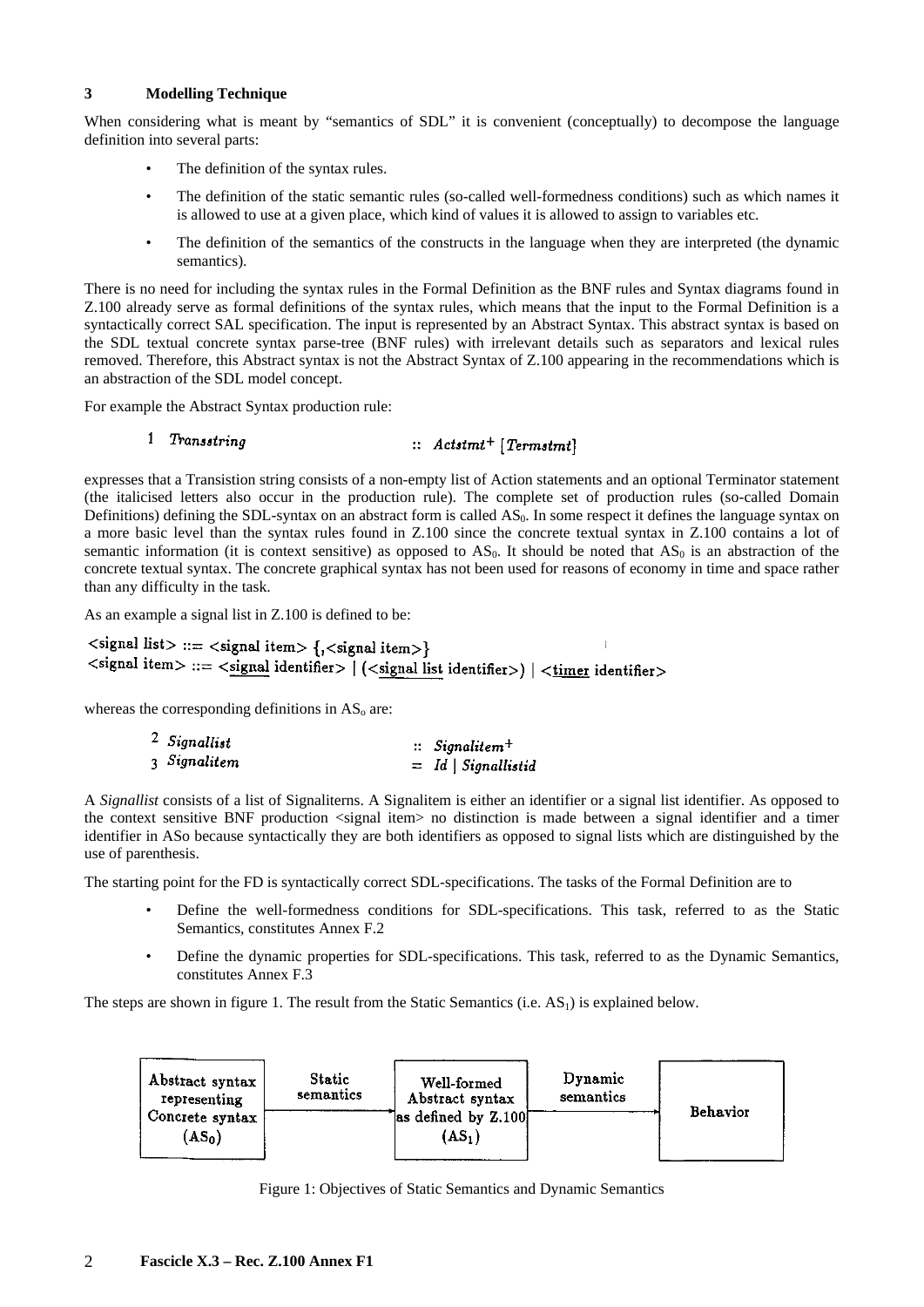The step of translating from the concrete textual syntax to  $AS_0$  is not formally defined, but is derived from the correspondance between names in the two syntaxes as previously illustrated for Signallist.

## **3.1 Static Semantics**

In Z.100, the dynamic semantics of the various constructs are defined in terms of an Abstract Syntax.. Common subsections, Concrete textual grammar and Concrete graphical grammar define the concrete syntax rules, state the appropriate well-formedness conditions and relate the concrete syntax rules to the abstract syntax in 2.100. It is defined using Meta-W (in the common subsections Abstract grammar). The same abstract syntax is used in the Formal Definition (where it is referred to as  $AS<sub>1</sub>$ ). A summary of this abstract syntax can be found in Annex B of Z.100.

In addition to defining the well-formedness conditions, the Static Semantics must therefore define how the  $AS<sub>0</sub>$ representation of a specification is transformed into the  $AS_1$  representation, that is, given an  $AS_0$  representation, an  $AS_1$ representation is returned by the Static Semantics if the  $AS<sub>0</sub>$  representation was well-formed. The Static Semantics can be regarded as an "abstract cortnpiler" where the  $AS_0$  representation is the source language and the  $AS_1$  representation is the object language.

In addition to  $AS_0$  and  $AS_1$ , the Static Semantics uses some internal utility domains, known as the Semantic Domains, which hold the information required at any place about a given entity. For example, when a process definition is transformed, information about its formal parameters is kept in the Semantic Domains and the information is retrieved during trans-formation of the Create Request action. The  $AS<sub>0</sub>$  domains could have been used for that purpose, as the Semantic Domains anyway are deduced from  $AS<sub>0</sub>$ , but a tree representation is not useful when information of a certain entity (say a process definition) occurring some-where in the tree is required. Therefore Semantic Domains are usually mappings modelling tables.

For instance, the Semantic Domains include a mapping (further explained in section 5.4.7) of identifiers into some descriptor containing information about the identifiers:

#### $=$  Oual  $\exists$  Descr 4 Descriptordict

where Qual is the identifier representation used internally in the Formal Definition and Descr is any descriptor. The descriptor may for instance be a process descriptor;

| $^5$ Descr | $= ProcessD$                           |
|------------|----------------------------------------|
| 6 ProcessD | :: ParameterD* Validinputset Outputset |

expressing that a Process Descriptor contains a list of Parameter Descriptors, information about the Valid input signal set and information about the Output signals. The definitions of these three (sub)descriptors are not shown here.

The transformation itself is performed by a set of Meta-IV functions using the three Domains  $AS_0$ ,  $AS_1$  and the Semantic Domains.

## **3.2 The Dynamic Semantics**

The task of the Dynamic Semantics is to define the behaviour of an SDL specification on  $AS<sub>1</sub>$  form.

The Dynamic Semantics is divided into three major sections:

- The Model for the underlying system (the abstract SDL-machine)
- The Interpretation of the process graphs
- Transformation of  $AS_1$  into a more appropriate representation; that is, a mapping is constructed (a Semantic Domain) which contains the information required during the interpretation such as information about the sort of variable, possible communication paths between processes, equivalence classes for types etc. The mapping is named Entity-diet (or more correctly, the domain of the mapping is named Entity-diet).

Concurrency in SDL in the Dynamic Semantics is modelled by using Meta-processes; that is concurrently executing Meta-processes in Meta-IV model concurrently executing processes in SDL.

Six different Meta-process types are used:

• *system*

To handle the signal routing and the creation of sdl-processes.

• *path*

To handle the non-deterministic delay of channels.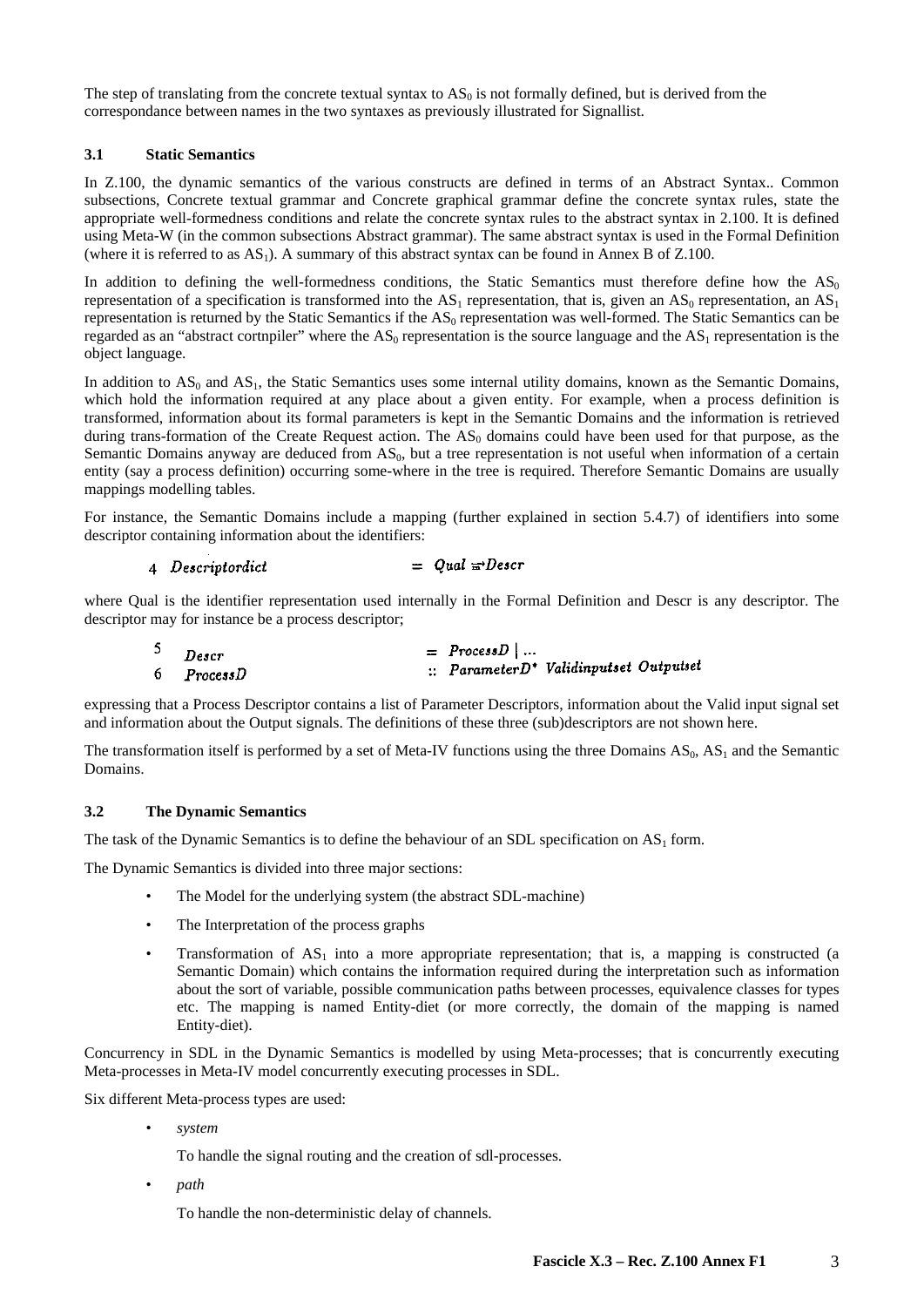• *timer*

To keep track of the current time and handle time-outs.

• *view*

To keep track of all revealed variables.

• *sdl-process* 

To interpret the behaviour of an SDL-process.

• *input-port* 

Which handles the queueing of signals in an SDL-process. For each instance of sdlprocess there exists exactly one instance of input-port

The four Meta-process types system, path, timer and view can, as a whole, be regarded as modelling the underlying system.

There is no shared data between Meta-processes - they interact by transmitting values conveyed by instances (objects) of Communication Domains (correspond to the SDL concept signals).

Communication Domains are defined in the same way as other domains; for example, objects of the Communication Domain Input-Signal are directed to an sdl-process instance from its attached input-port instance. The Communication Domain is defined like this:

#### 7 Input-Signal :: Signal-Identifier1 [Value]\* Sender-Value

Instances of Input-Signal convey the identifier of the SDL signal which is sent, the list of values conveyed by the SDL signal and the PID value of the sender.

Figure 2 shows the complete "Meta-process interaction scheme". The communication mechanism is synchronous and the notation is known as CSP (see [3] and [4]) (Communicating Sequential Processes).



Figure 2: Communication scheme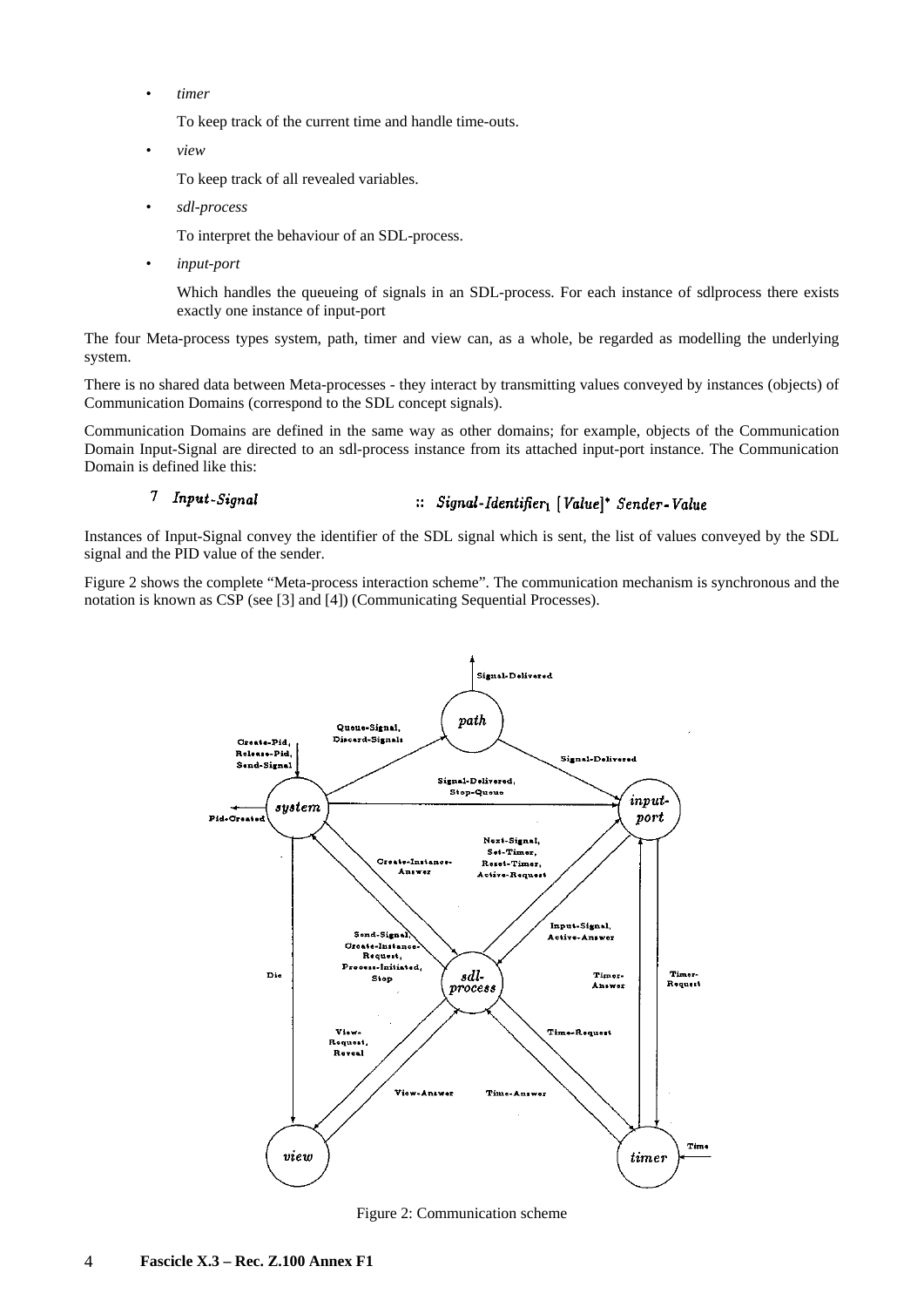## **3.3 Example**

Figure 3 shows the communication between meta-processes in the formal definition for the following (partial) SDLprocess, when a signal ("b") arrives from the environment, and the process responds by sending a signal ("a") back to the environment:

...

state S;

input b;

output a;

...

The communication is informally illustrated by means of a message sequence chart. Path(1) and Path(2) denotes two instances of the path-processor, corresponding to the path from the environment to the sdl-process (Path(1)) and vice versa (Path(2)).



Figure 3: Example of communication between meta-processes

## **3.4 Physical Structure of The Formal Definition**

The Static Semantics (Annex F.2) is divided into three main parts:

- 1. The Domain definitions for  $AS_0$
- 2. The Domain definitions for the Semantic Domains
- 3. The Meta-IV functions checking well-formedness conditions and defining how  $AS_0$  is transformed into  $AS<sub>1</sub>$ .

The Domain definitions for  $AS_1$  which are used in part 2 and 3 are to be found in Z.100 and summarized in Annex B of Z.100. They are not repeated in the formal definition. Annex F.2 also includes cross-indices on Meta-IV function names and domain names (both defining occurrence and applied occurrences) and a cross index on the well-formedness conditions applied.

The Dynamic Semantics (Annex F.3) is divided into five major sections:

- 1. Domain definitions for the Communication Domains
- 2. Domain definitions for the Semantic Domains (Entity-diet)
- 3. The Meta-process definitions and attached functions for the model of the underlying system
- 4. The Meta-process definitions and attached functions for the interpretation of the SDL-process
- 5. The creation of the internal, domain Entity-diet. Entity-diet is used by the SDL-processes and it is therefore created before any SDL-processes are interpreted.
- 6 Fascicle X.3 Rec. 2.100 -. Annex F.1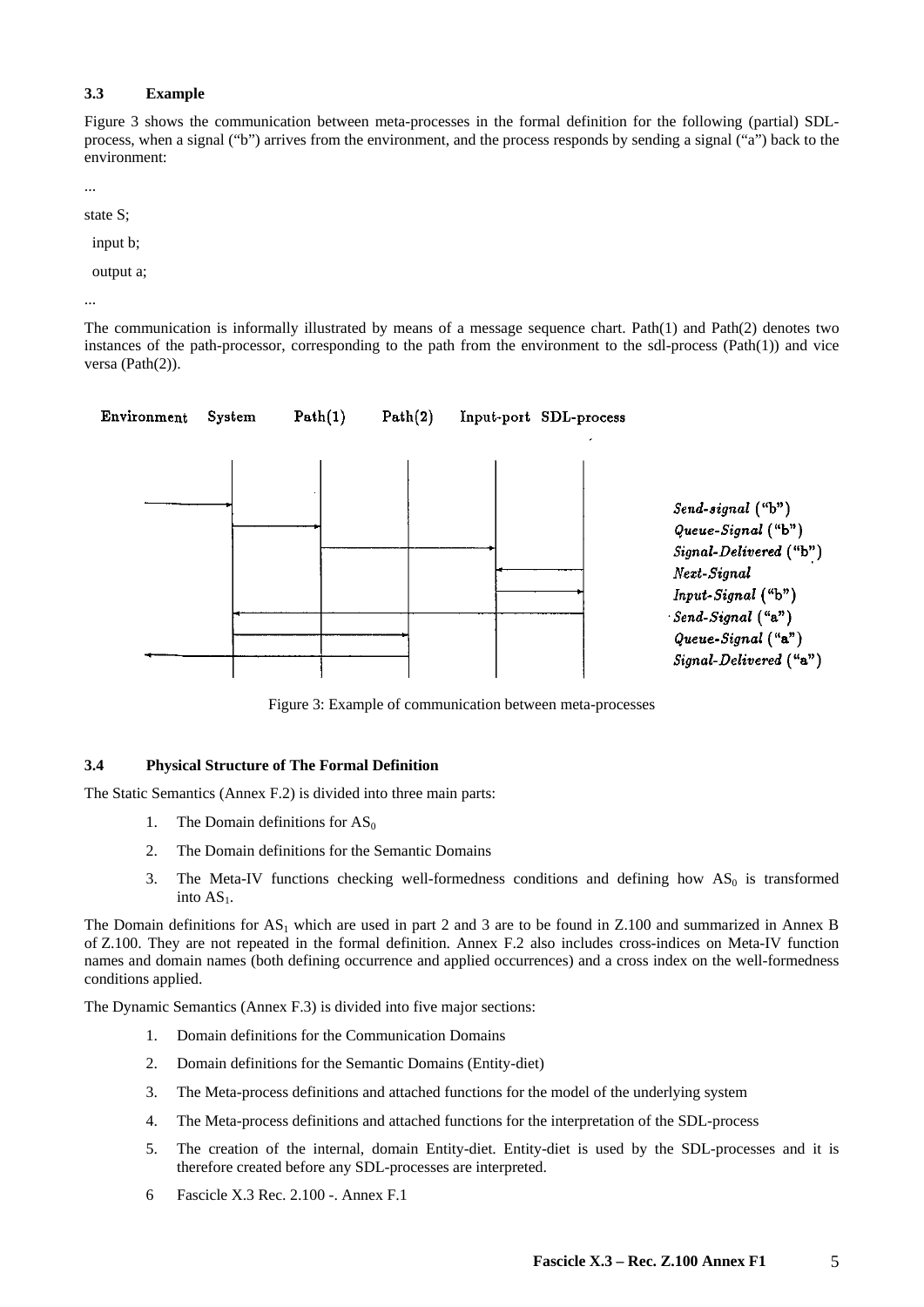Annex F.3, like Annex F.2 also contains a number of indices covering domain names, function names, Meta-process names, error conditions etc.

The volume of material (especially in Annex F.2) might seem frightening at a first glance. However, more than half of the space contains annotations for the Domains, function and process definitions.

The layout for a function and process definition follows a scheme:

1. First, the function or process definition is specified, by:

(a) heading defining the process or function name and the names of its formal parameters

- (b) its body (algorithm)
- (c) a type clause specifying the type (domain) of the formal parameters and the type of the result (if any).

 $\overline{\phantom{a}}$ 

2. Then follows the itemized (plain english) annotations attached to the process or function definition:

| <b>Objective</b> |                   | Explains the purpose of the function or process                                  |  |
|------------------|-------------------|----------------------------------------------------------------------------------|--|
|                  | <b>Parameters</b> | Explains the purpose of every formal parameter to the function or process        |  |
|                  | <b>Result</b>     | Explains the object returned (if any).                                           |  |
|                  | <b>Algorithm</b>  | Explains, on a line by line base, the algorithm used in the function or process. |  |

#### *Example*

 $\overline{a}$  $\overline{a}$ 

The outermost function definition-of-SDL from Annex F.2 which ties together the Static Semantics (transform-system) and the Dynamic Semantics (by starting the Meta-process system) is as follows:

## definition-of-SDL(extparms, systemdef, predefsorts)  $\triangleq$

| $\frac{1}{1}$ (let (as <sub>1</sub> , auxinf) = transform-system(systemdef, predefsorts, extparms) in |  |  |  |
|-------------------------------------------------------------------------------------------------------|--|--|--|
|                                                                                                       |  |  |  |

- $\boldsymbol{2}$ if  $as_1 = \text{nil}$  then  $\boldsymbol{3}$
- undefined
- $\overline{\mathbf{4}}$ else  $\overline{5}$
- (let subsetcut = select-consistent-subset( $as_1$ , extparms) in
- $6\phantom{1}$ start system $(as_1, subsetcut, auxinf)))$

## type: External-Information Sys<sub>0</sub> Datadef<sub>0</sub><sup>+</sup>  $\Rightarrow$

#### **Objective** Define the properties of SDL

### **Parameters**

| extparms    | Some External-Information (see annex F.2 section 2.3). |
|-------------|--------------------------------------------------------|
| systemdef   | The $AS_0$ -tree representing the SDL system           |
| predefsorts | The predefined data in $AS0$ form.                     |

#### **Algorithm**

| Line 1 | Transform the system into the abstract syntax form $(AS_1$ form).                                                   |
|--------|---------------------------------------------------------------------------------------------------------------------|
| Line 2 | If static errors are found (i.e. if no $AS_1$ representation could be derived) then the behavior is not<br>defined. |
| Line 4 | If no static errors are found then                                                                                  |
| Line 5 | Select the set of Block-identifaerls denoting the consistent subset.                                                |
| Line 6 | Create a system instance, i.e. create a Meta-IV process which behaves like the underlying<br>system.                |
|        |                                                                                                                     |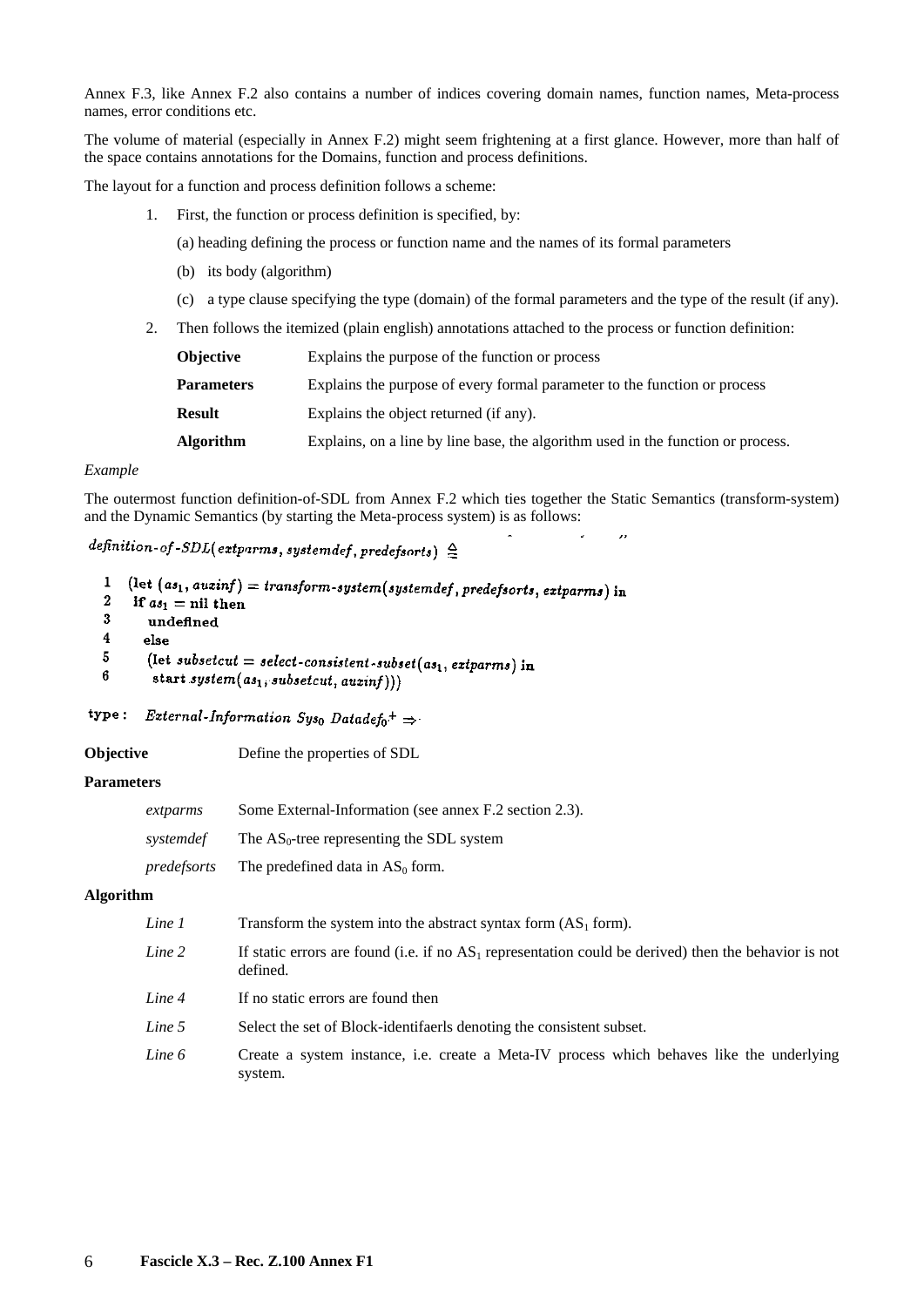## **4 How to Use the Formal Definition**

## **4.1 The SDL Users**

The Formal Definition is not intended as a users reference manual on SDL. Newcomers on SDL may find the User Guidelines (annex D in Z.100) appropriate for achieving an overview of concepts (and their rationale) in the language, while the Z.100 Recommendation itself serves as a reference manual on SDL, but there might be some cases where Z.100 is inadequate. For instance

- if some properties are missing (e.g. some expected static condition), if some stated properties contradict other properties or
- if the exact meaning of some stated properties is difficult to understand or
- if some properties (due to the lack of cross index in  $Z.100$ ) are difficult to find or
- if the user wants to achieve a deeper understanding of more complex matters like the abstract SDL machine, when and how to select a consistent subset, resolution by context, the inheritance mechanism etc.

In such cases the Formal Definition might be a useful supporting document. The user must of course first gain insight in the structure of the Formal Definition, how the functions are organized and what the Domains are used for. A certain amount of knowledge about the Meta-IV notation is also required, but as the functions are extensively annotated, it may be possible to read Meta-IV by reading the functions in conjunction with the annotations after having read the introduction on Meta-IV (section 5 below). When looking up in the Formal Definition, the users may take advantage of using the table of contents and the cross indices.

## **4.2 The Implementors**

As mentioned earlier, the Meta-IV approach allows implementors to derive an implementation systematically (i.e. static analyzer, simulator etc.) from the Meta-1V specification. For SDL, it is possible to derive a static analyzer from Annex F.2 and a simulator from Annex F.3. It is advised to use the  $AS<sub>1</sub>$  representation (generated by the static analyzer) as a basis for simulation. The reasons are that context information for identifiers is missing in  $AS<sub>0</sub>$  (they are normally not qualified in  $AS<sub>0</sub>$ ) and that the dynamic semantics of a specification on ASo form may be difficult to derive due to the large number of shorthands in SDL (especially for concepts like data types).

It should be noted that the derivation into an implementation is systematical, but it is not mechanical.

The following points must be considered:

- Appropriate datatypes must be found for representing the ideal data types (domains) in Meta-IV such as mappings, lists and sets used in  $AS_0$ ,  $AS_1$  and the Semantic Domains.
- Due to the visibility rules in SDL (the fact that identifiers may be used before they are defined) a so-called "fixpoint equation" is (for convenience) used in the Static Semantics (see section 3.1 of Annex F.2). In an implementation, the Semantic Domains may be created gradually by going through the ASo tree a number of times (e.g. descriptors for signals must be created before any descriptors for channels are created as channels refers to signals in their definitions).
- The initial algebra approach implies that the Formal Definition manipulates infinite objects. Also  $AS<sub>1</sub>$ contains infinitely objects. It is therefore necessary to modify  $AS_1$  slightly and to impose restrictions on the use of data types or to use some abstraction technique in which these objects can be encoded.

## **5 Introduction to Meta-IV**

This section contains an informal introduction to Meta-IV and to how Meta-IV has been used in the Formal Definition, i.e. Meta-IV is explained in terms of the Formal Definition (abbreviated as FD) which means that only those parts of Meta-IV which have been used in the FD are explained.

## **5.1 General Structure**

The FD consists of:

 • A set of function and process definitions defining the semantics of SDL. Processes (in Meta-IV and in the FD called processors) are used for modelling concurrency and are therefore only used in the Dynamic Semantics. Syntactically, processor definitions look like function definitions (except for the keyword processor following the processor name), therefore, the following description of the function concept also applies for processors.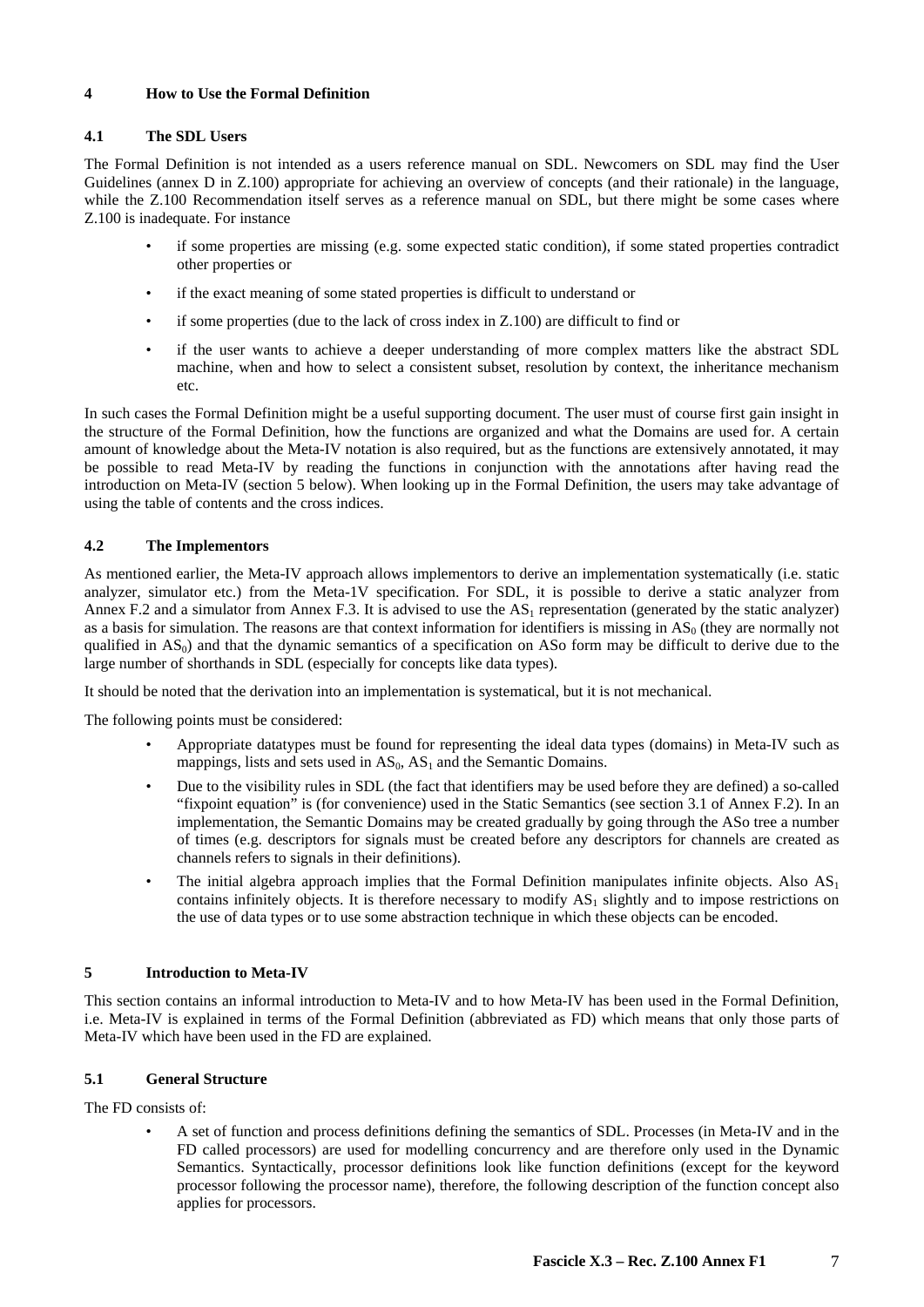- A set of domain definitions which define the type of the objects manipulated with by the functions. Terms denoting certain groups of domain definitions are introduced in order to classify them logically. We have the  $AS<sub>0</sub>$  domains denoting the representation of the concrete syntax, the ASI domains denoting the abstract syntax of SDL and the sets of domains Diet and Entity-did denoting the "internal" utility domains (semantic domains) of the Static- and Dynamic Semantics respectively. In this section, we will often use "value" as a synonym for object and "type" as a synonym for domain.
- A set of global constant definitions. In the FD, only two such definitions are present. They are defined in section 3.13 of the Static Semantics. They are not essential for understanding the FD.

Definitions may be specified in any order and names introduced in definitions may be used before they textually are defined.

### **5.2 Function Definitions**

A function definition consists of three parts:

- The heading starts with the function name and is followed by one or two formal parameter lists. Each formal parameter list is enclosed in parenthesis. There is no formal significance in dividing the parameters between two lists. Often some parameters are put into a separate (second) parameter list if they are of secondary importance for the evaluation. For instance in the case of the semantic domains which often are used by the functions and supplied in a separate parameter list.
- 2. The body of the function which can either be an expression or a sequence of statements. A function does not have to deliver any result (see below).
- 3. The type clause specifying the type of the formal parameters and the type of the result. First, the type of the first parameter list is specified, then the type of the second parameter list (if any) separated by the first parameter list by an arrow ( $\rightarrow$  or  $\Rightarrow$ ), then another arrow and then the result.

## *Example*

## $f(a, b)$  $(d) \triangleq$

## 1 /\* expression  $*$ /

## type:  $Dom X Dom Y \rightarrow Dom Z \rightarrow Dom W$

*f* is the name of the function

*a, b, d* are formal parameters. a and b are contained in the first formal parameter list and d is contained in the second parameter list. The type of a is DomX, the type of b is DomY and the type of d is DomZ. The type of the result is Dom W. The domains DomX, Dom Y, DomZ and DomW must be defined in some domain definitions.

If the formal parameters or the result are not used in accordance with the type clause, there is an error in the Meta-IV specification. In the example above informal Meta-IV text (the text enclosed in  $/*$  \*/) is used to denote some Meta-IV expression which for reasons of economy in space has been left out. Informal Meta-IV text is similar to informal text in SDL and it is extensively used in the examples of this section.

Normally, a distinction is made between applicative and imperative functions. Applicative functions are functions which do not refer to parts of the global state (variables), that is, the result of such functions are only depending on the value of the applied actual parameters. The body of an applicative function is restricted to be an expression as statements impose some change of state. Applicative functions must always deliver a result. Imperative functions are functions which refer to or even change- the global state (functions with side effects). If a function is imperative, it must be reflected in the type clause by using  $\Rightarrow$  instead of  $\rightarrow$  when specifying the result.

That is:

## $f(a, b)(d) \triangleq$

# 1 /\* expression referring to the global state or sequence of statements  $*/$

## type:  $Dom X Dom Y \rightarrow Dom Z \Rightarrow Dom W$

In the FD, the Static Semantics and the creation of the internal Domain Entity-diet in the Dynamic Semantics are applicative.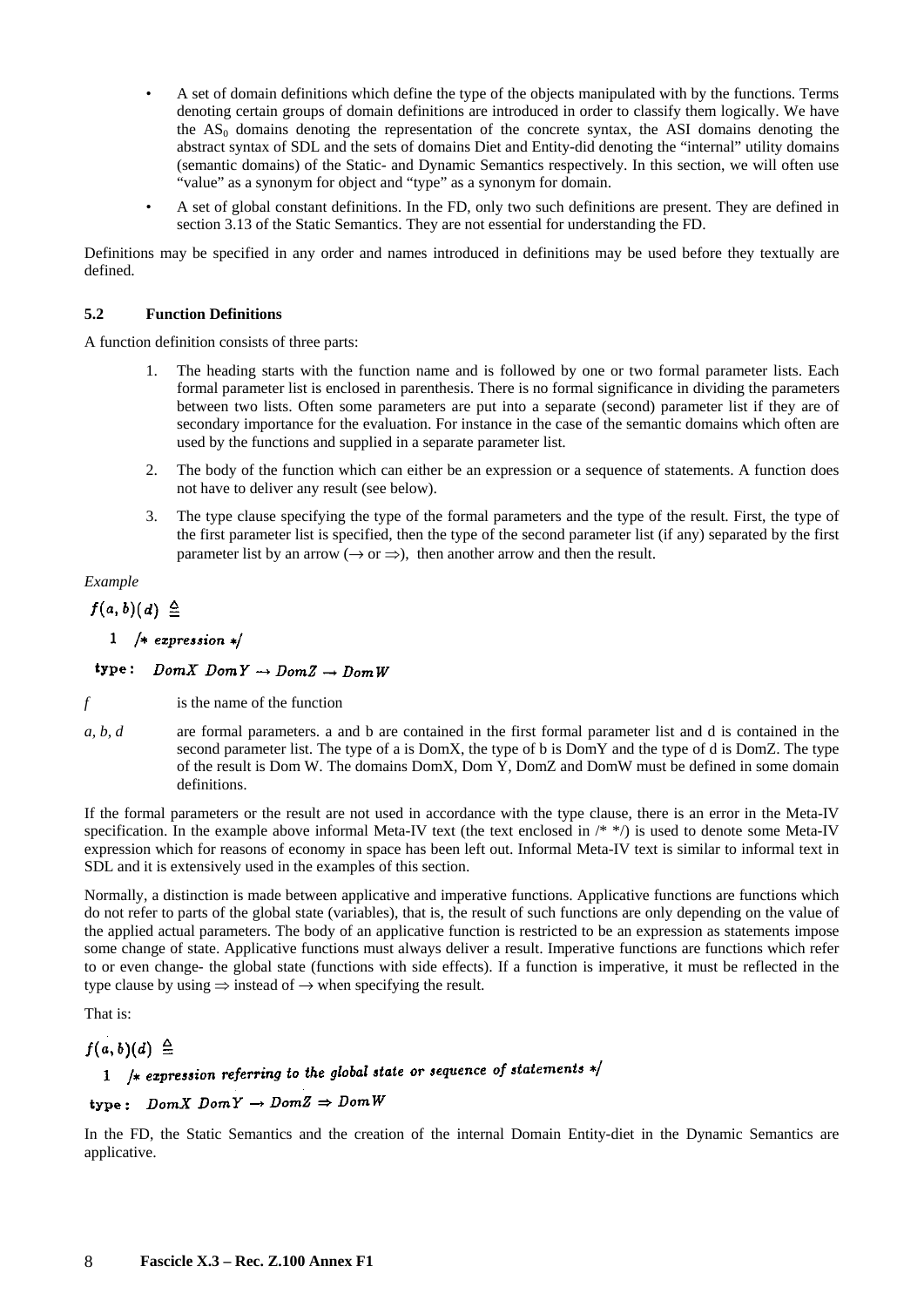## **5.3 Variable Definitions**

Global variables are defined at the outermost level in processor definitions. They are visible to all functions used by the processor defining the variable even though the functions normally are defined outside processor definitions. However, a function which is shared by two or more processors is not allowed to access variables. When several instances of a given processor exist, several instances of variables defined by the processor also exist. (There are no shared variables).

Variable definitions are introduced by specifying the keyword dcl followed by a list of variable names, optionally followed by an initial expression and ending with the type of the variable.

*Example* 

dcl vi := 5 type *Intg*; dcl v2 type *DomD*;

Here we have defined two variables v1 and v2, vl is of type integer and is initialized to 5. v2 is of type *DomD*. Note that variables can always be distinguished syntactically from other names since they are not italicised. An alternative syntax of variable definitions is:

dcl vl := 5 type *Intg*, v2 type *DomD*;

The value associated to variables is accessed by using, the contents operator which is the keyword c.

Example

 $f() \triangleq$  $1$   $cvl + cv2$ type:  $() \Rightarrow Intg$ 

## **5.4 Domains**

Domains are usually defined in the beginning of a document. Domain names can be distinguished syntactically from other names since the first letter is in capital. A. domain is defined by specifying the domain name followed by a "::" symbol (or by a "=" in the case of a synonym name as explained in section 5.4.1) and then followed by a domain expression reflecting its properties (for an introduction to the domain notation see also §1.5.1 of Z.100).

Example

|  | Output-node <sub>1</sub> | $\therefore$ Signal-identifier $_1$ |
|--|--------------------------|-------------------------------------|
|  |                          | $[Expression1]$ <sup>*</sup>        |
|  |                          | $[Signal\text{-}destination_1]$     |
|  |                          | $Direct - via$                      |

This example is taken from the abstract syntax of SDL (for clarity, all the names of  $AS_1$  are suffixed by a "<sub>1</sub>" in the FD). It defines a named tree, that is, a record-Iike datatype where the name of the recordtype is *Output-node*<sub>1</sub> and it's fields are of the type *Signal-identifier*1, [*Expressions*1]\*, [*Signal-destinations*1] and *Direct-via*1.

The most important operator for named trees is the mk- (make) operator which is used for composing and decomposing tree objects (i.e. record values).

For example, if a name sigid denotes an object of domain *Signal-identifier*<sub>1</sub>, a name exprlist denotes an object of domain [*Expressions*1]\*, a name dest denotes an object of type [*Signal-destination*1] and a name via denotes an object of domain *Direct-via*<sub>l</sub> then an object of domain *Output-node*<sub>1</sub> is constructed by writing:

## mk-*Output*-*node*1 (*sigid, exprlist, deal, via*)

which can be used in Meta-IV expressions. Note that the order in which the arguments are specified in the mk- operator is significant. This applies for function calls as well. Similarly, if we have an object, named *outputnode*; of domain *Output-node*1 and we want to access the fields, we can introduce names for the fields by decomposing it (the same names as above are chosen here):

let mk-*Output-node*1 (*sigid*, *exprlist*, *dest*, *via*) = *outputnode* in /\* *some expression using the fields* \*/

By means of the let construct we have introduced names to denote the fields in the object *outputnode*. Using the let construct is the general way of introducing names for objects (not only in combination with the mk- operator). The let construct is explained further in section 5.5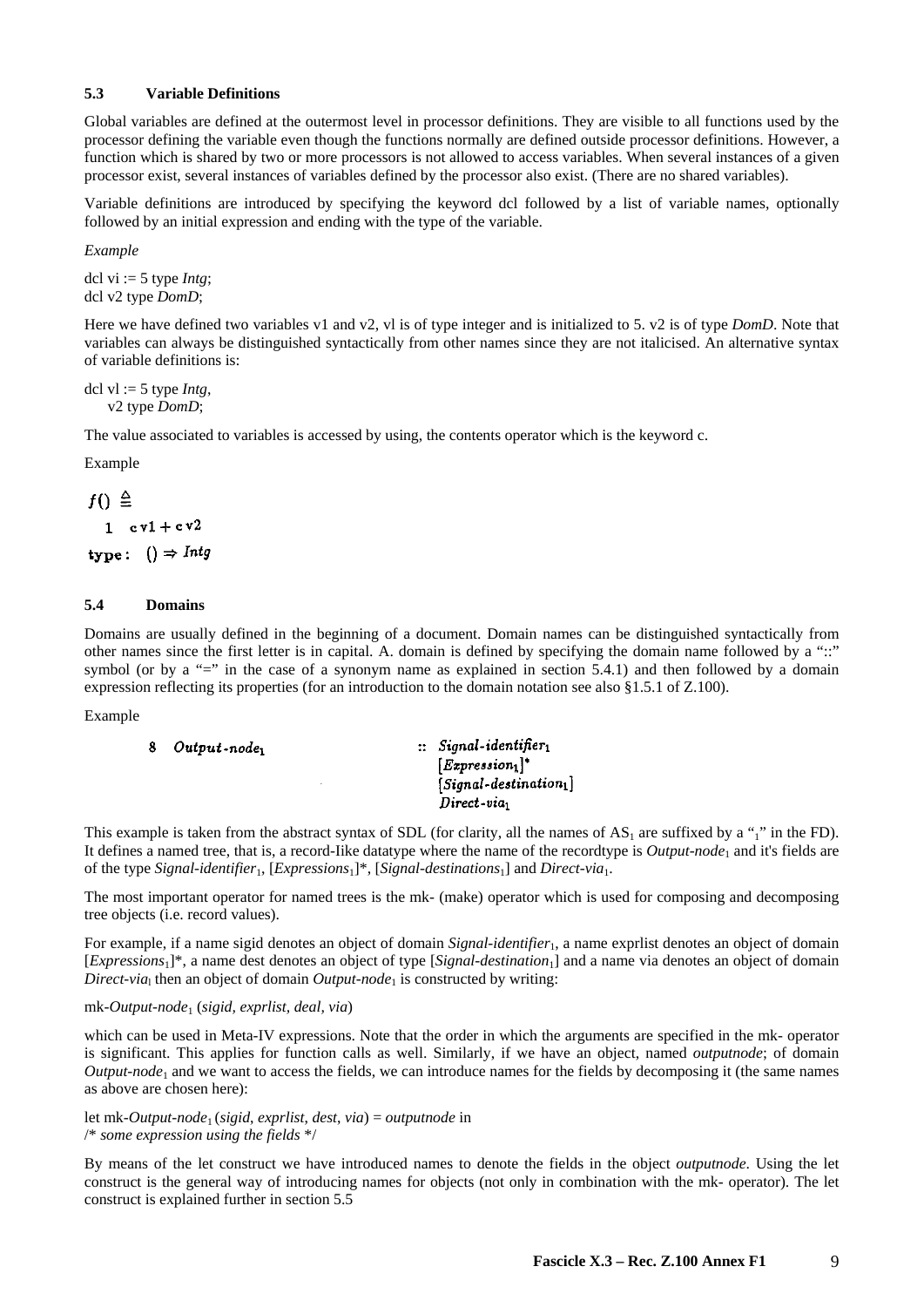If some of the fields are not used in the expression we can omit the corresponding names in the decomposition. For instance, if sigid is not used in the expression, we can write:

let mk-*Output-node*1 (, *exprlist*, *dest*, *via*) = *outputnode* in /\* *some expression using exprlist and dest* \*/

If we only want to use the *Signal-Identifier*<sub>1</sub> in the expression we can alternatively use the field select operator s-:

let *sigid* s-*Signal-Identifier*<sup>1</sup> (outputnode) in /\* *some expression using sigid* \*/

The field select operator can only be used if the field can be uniquely determined by mentioning the domain name.

We can choose to decompose (i.e. introduce names for the contained elements) the formal parameters in the function head instead of in the body if we find it more readable. That is

 $int\text{-}create\text{-}node(mk\text{-}Create\text{-}request\text{-}node_1(pid, expl))(dict) \triangleq$ 

- 1 /\* body of int-create-node \*/
- type: Create-request-node<sub>1</sub>  $\rightarrow$  Entity-dict  $\Rightarrow$

is equivalent to

 $int\text{-}create\text{-}node(createnode)(dict) \triangleq$ 

- 1 (let mk-Create-request-node<sub>1</sub> (pid, exprl) = createnode in
- $\boldsymbol{2}$ /\* body of int-create-node  $*/$

#### type: Create-request-node<sub>1</sub>  $\rightarrow$  Entity-dict  $\Rightarrow$

Note that in this example we also have a second parameter list containing the formal parameter diet of the domain Entity-diet.

#### **5.4.1 Synonyms**

Using the field select operator is only possible if the field in the domain definition is rep-resented by a name. If for instance we want to use the select operator on the second field of objects of the domain *Output-node*1, we must define *Output-node*<sup>1</sup> in a slightly different way:

|     | $Output$ -node <sub>1</sub> | $\therefore$ Signal-identifier, |  |  |
|-----|-----------------------------|---------------------------------|--|--|
|     |                             | Valuelist                       |  |  |
|     |                             | $[Signal\text{-}destination_1]$ |  |  |
|     |                             | $Direct - Via_1$                |  |  |
| -10 | Valueli st                  | $=$ [Expression <sub>1</sub> ]* |  |  |

This *Output-node*1 is exactly the same domain as the *Output-node*1 previously defined. The only difference is that we have given the second field a name i.e. we have defined a synonym or shorthand for the domain expression [*Expressions*]<sup>\*</sup> (the "=" symbol is used when defining synonyms). Often there are other reasons for defining synonyms such as if the same domain expression is used at several places or for the sake of readability. For instance, in the abstract syntax of SDL, we have *Channel-name*1, *Block-name*1, *Process-name*1 etc. which all are synonyms for the domain Names, but which carries information to the reader about the objects represented by the various Name's being of certain entity classes. Another typical case is where we have a long list of alternatives. For instance, the abstract syntax for Expression $<sub>1</sub>$  is</sub>

| -11 | Expression <sub>1</sub>                | $=$ Ground-expression,                 |  |
|-----|----------------------------------------|----------------------------------------|--|
|     |                                        | Active-expression1                     |  |
| 12  | $Active-expression_1$                  | $=$ Variable-access <sub>1</sub>       |  |
|     |                                        | $Conditional$ -expression <sub>1</sub> |  |
|     |                                        | $Operator\text{-}application_1$        |  |
|     |                                        | Imperative-operator1                   |  |
| 13  | $Imperative\operatorname{-}operator_1$ | $=$ Now-expression <sub>1</sub>        |  |
|     |                                        | $Pid$ -expression <sub>1</sub>         |  |
|     |                                        | View-expression1                       |  |
|     |                                        | Timer-active-expressiont               |  |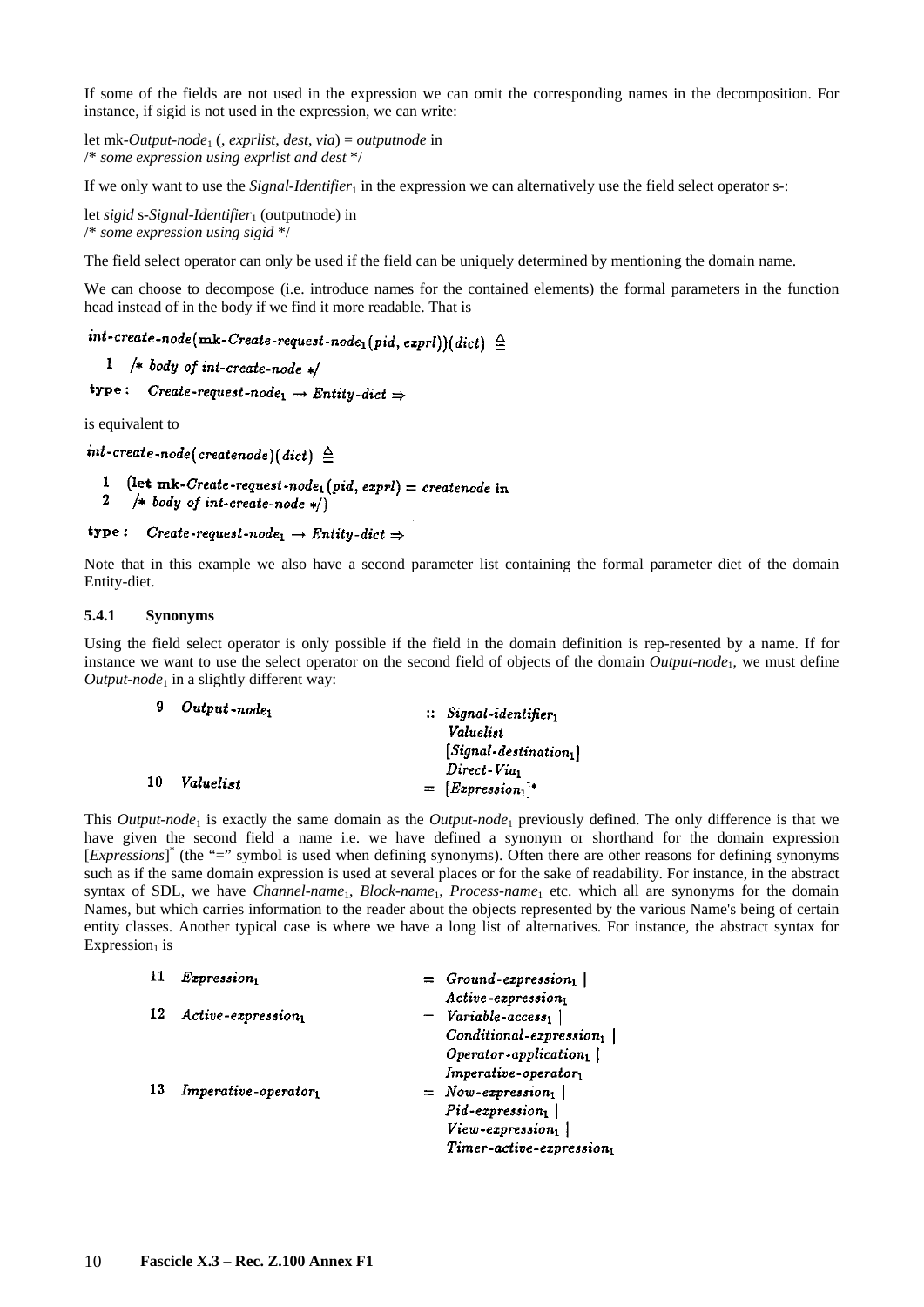which better reflects the grouping of the various kinds of expressions than

|  | <i>Expression</i> | $=$ Ground-expression <sub>1</sub><br>Variable-access |
|--|-------------------|-------------------------------------------------------|
|  |                   | Conditional expression <sub>1</sub>                   |
|  |                   |                                                       |
|  |                   | $Operator\text{-}application_1$                       |
|  |                   | $Now$ -expression <sub>1</sub>                        |
|  |                   | $Pid$ -expression <sub>1</sub>                        |
|  |                   | View-expression <sub>1</sub>                          |
|  |                   | Timer-active-expression1                              |

#### **5.4.2 Unnamed Trees**

In some cases, we don't need to name a tree definition. Unnamed trees are extensively used in the FD, but they are anonymous since they often don't have to be defined explicitly.

#### *Example*

The first line in the definition of Entity-dict in the Dynamic Semantics is:

Entity-dict  $=$  (Identifier<sub>1</sub> Entityclass)  $\Rightarrow$  Entitydescr 15

which expresses that the *Entity-diet* includes a mapping from the two domains *Identifier*<sub>1</sub> and Entityclass into some descriptor (Entitydescr). These two domains constitute an unnamed tree. If a named tree should be used, we would have to rewrite the definition into:

|    | 16 Entity-dict | $=$ Pair $\equiv$ Entitydescr                    |
|----|----------------|--------------------------------------------------|
| 17 | Pair           | $\therefore$ Identifier <sub>1</sub> Entityclass |

#### *Example*

Reachability in the dynamic semantics is defined as

| 18 Reachability | $=$ (Process-identifier <sub>1</sub>   ENVIRONMENT) |
|-----------------|-----------------------------------------------------|
|                 | $Signal\text{-}identity$ <sub>1</sub> -set $Path$   |

Here we have defined a synonym for an unnamed tree containing three fields:

- 1. A field which can contain either a process identifier or the quotation literal ENVIRONMENT
- 2. A field which contains a set of signal identifiers
- 3. A field of the domain Path

As shown, parenthesis are in the domain definitions both used for defining unnamed trees and for grouping alternatives.

#### *Example*

The function make-formal-parameters in the Dynamic Semanticsis defined as:

## make-formal-parameters(parml, level)  $\triangleq$

1 /\* The body, which is not shown here \*/

# type: Procedure-formal-parameter<sub>1</sub><sup>\*</sup> Qualifier<sub>1</sub>  $\rightarrow$  FormparmD<sup>\*</sup> Entity-dict

This function returns two *objects- FormparmD*\* and Entity-diet which means that it in fact returns an unnamed tree consisting of two objects.

The mk- operator cannot be used on unnamed trees. Composition and decomposition of these is obtained by enclosing the fields in parenthesis.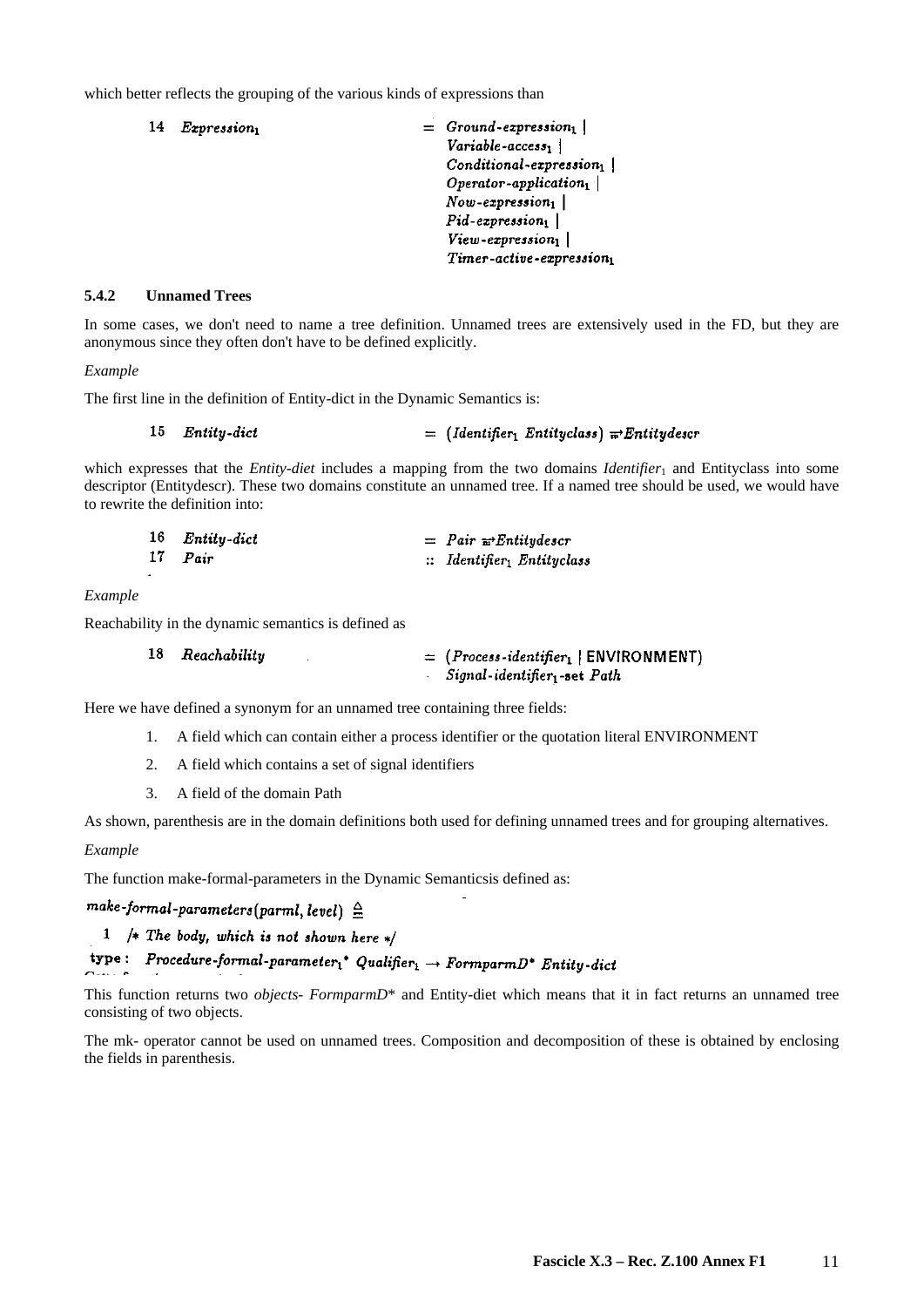## *Example*

composition of a Reachability object where a denotes a *Process-Identifier*1, *b* denotes a signal identifier set and *d* denotes a Path:

(a, b, d)

if, for the sake of readability, we want to denote the object by a name (it is easier to deal with a name than with  $(a, b, d)$ , especially if  $(a,b,d)$  is used several times in an expression) then we can again use the let construct, that is, the expression:

/\* *some expression using* "*(a,b,d)*" \*/

is equivalent to

(let reach  $=(a, b, d)$  in /\* *some expression using "reach"* \*/)

The let construct is also used for decomposing objects of unnamed trees. For example a decomposition of a Reachability object named reach where we for some reason don't use the signal identifier set is:

```
let (a, d) = reach in
/* some expression using a and d */
```
When we call a function, it is usual to decompose unnamed trees which are the result of the function call i.e.:

**let** *(parmlist, pathlist) = make-formal-parameters (...,...)* **in**  */\* some expression using the function results parmlist and pathlist \*/*

is equivalent to:

**let** *parminf = make-formal-parameters (...,...)* **in let** *(parmlist, pathlist) = parminf* **in**  */\* some expression using the function results parmlist and pathlist \*/*

### **5.4.3 Branching Constructs**

In some cases, it must be possible to distinguish a number of tree objects from each other. For instance, objects of the Imperative-operators synonym previously defined is either a *Now-expression*1, a *Pid-expression*1, a *View-expression*1 etc. With an Imperative-operators in hand, we must first determine the type of the Imperative-operators before we can evaluate it. For that purpose, we can use the case expression/statement. For instance, the function which evaluates the imperative SDL expressions could look like:

```
eval-imperative-expression(expr) \triangleq
```

```
\mathbf{1}cases expr:
\ddot{\mathbf{v}}(mk\text{-}Now\text{-}expression_1()\overline{\mathbf{3}}\rightarrow eval-now-expression(),\overline{4}mk-View\text{-}expression_1(\text{vid}, \text{pidezpr})-5
            \rightarrow eval-view-expression(vid, pidexpr),
6
        mk-Timer-active-expression<sub>1</sub>(tid, actlist)
7
            \rightarrow eval-timer-expression(tid, actlist),
8
        T - eval-pid-expression(exp))
```

```
type:
             Imperative-operator<sup>1</sup> \Rightarrow
```
Note that we branch on the type of the *Imperative-operator*- not on the actual value of the fields in the tree. **T** denotes an "otherwise" clause which is used here because the final alternative in *Imperative-operator*<sub>1</sub> (*Pid-expression*<sub>1</sub>) is a synonym representing four other alternatives which we don't want to distinguish here. The evaluation of these alternatives is deferred to *eval-pid-expression*.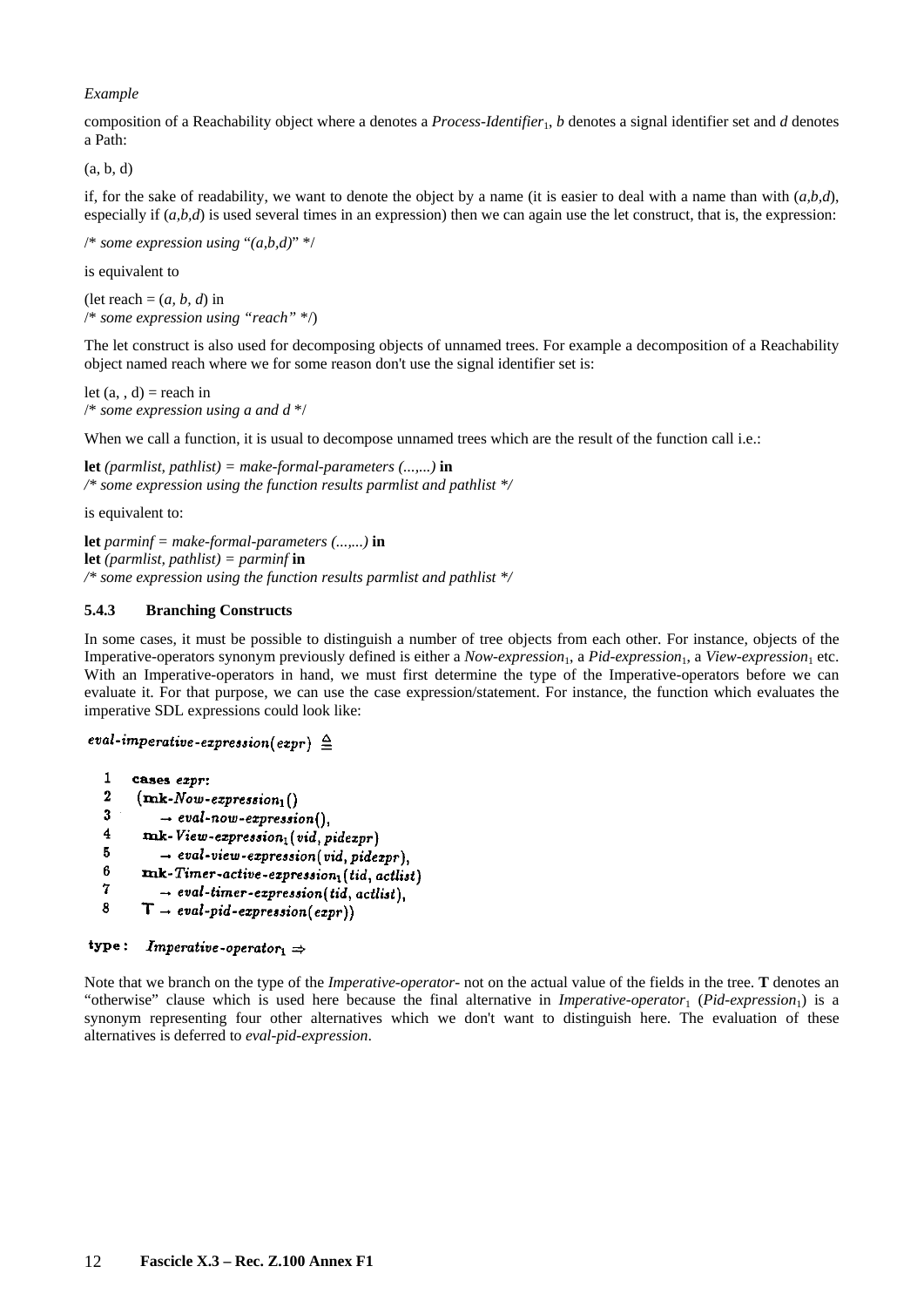Another way of doing it is by using the boolean operator is- which returns true if the object given as argument is of a certain domain, e.g.

```
eval-imperative-expression(expr) \triangleq
```

```
If is-Now-expression<sub>1</sub>(expr) then
 \mathbf{1}\overline{2}eval-now-expression()\overline{\mathbf{3}}else
        if is-View-expression_1(expr) then
 \overline{4}eval-view-expression(s-Variable\ -\ -\ -\ (expr), s-Expression_1(exp))\overline{5}6
           else
           if is-Timer-active-expression_1(exp) then
 \overline{7}(let mk-Timer-active-expression_1(tid, actlist) = expr in
 8
                \left( \textit{eval-time} - \textit{expression}(\textit{tid}, \textit{actlist}) \right)9
10else
               eval-pid-expression(expr)
11
```
## type: Imperative-operator<sub>1</sub>  $\Rightarrow$

Note that both access to the fields by decomposition (line 8) and access to the fields by means of the field selection operator (line 5) are illustrated here.

As in most other programming- and specification languages, it is required that the alternatives in the case expression/statement are "constant" (as they are when we branch on the tree type) which means that if the alternatives are of a dynamic nature (say variables or formal parameters) the if-then-else construct must be used. However, there is another notation for the if-then-else construct, the so-called Mc-Carthy construct which is more convenient if there are many alternatives:

## eval-imperative-expression(expr)  $\triangleq$

```
(is-Now-expression_1(exp)\mathbf{1}\overline{2}\rightarrow eval-now-expression(),
      is-View-expression_1(exp)\overline{\mathbf{3}}\rightarrow (let mk-View-expression<sub>1</sub> (vid, pidexpr) = expr in
\overline{\mathbf{4}}\{eval\text{-}view\text{-}expression(\text{vid}, \text{pidezpr})\},5
6
       is-Timer-expression_1(exp)\rightarrow (let mk-Timer-expression<sub>1</sub>(tid, actlist) = expr in
\overline{7}\big[eval-timer-expression(tid, actlist)),\bf{8}T = eval-pid-expression(exp))9
```
## type: Imperative-operator<sub>1</sub>  $\Rightarrow$

Note that, some FD function names also start with "is-". These cases can easily be distinguished from the "is-" operator since they are not in boldface.

#### **5.4.4 Elementary domains**

Meta-IV provides a number of predefined elementary domains. Their notation and the associated operators are described in the following.

#### **5.4.4.1 Boolean**

The Meta-IV name Bool denotes the domain of truth values, i.e. the set {true,false} Operators for Boolean:

| Notation | type                           |               |                          | operation |
|----------|--------------------------------|---------------|--------------------------|-----------|
|          | Bool                           |               | Bool                     | negate    |
|          | Bool                           |               | <b>Bool</b>              | and       |
| v        | <b>Bool</b>                    |               | <b>Bool</b>              | OF        |
|          | Bool                           |               | $\rightarrow$ Bool imply |           |
|          | <b>Bool Bool</b>               | $\rightarrow$ | Bool                     | equal     |
|          | $Bool$ Bool $\rightarrow$ Bool |               |                          | different |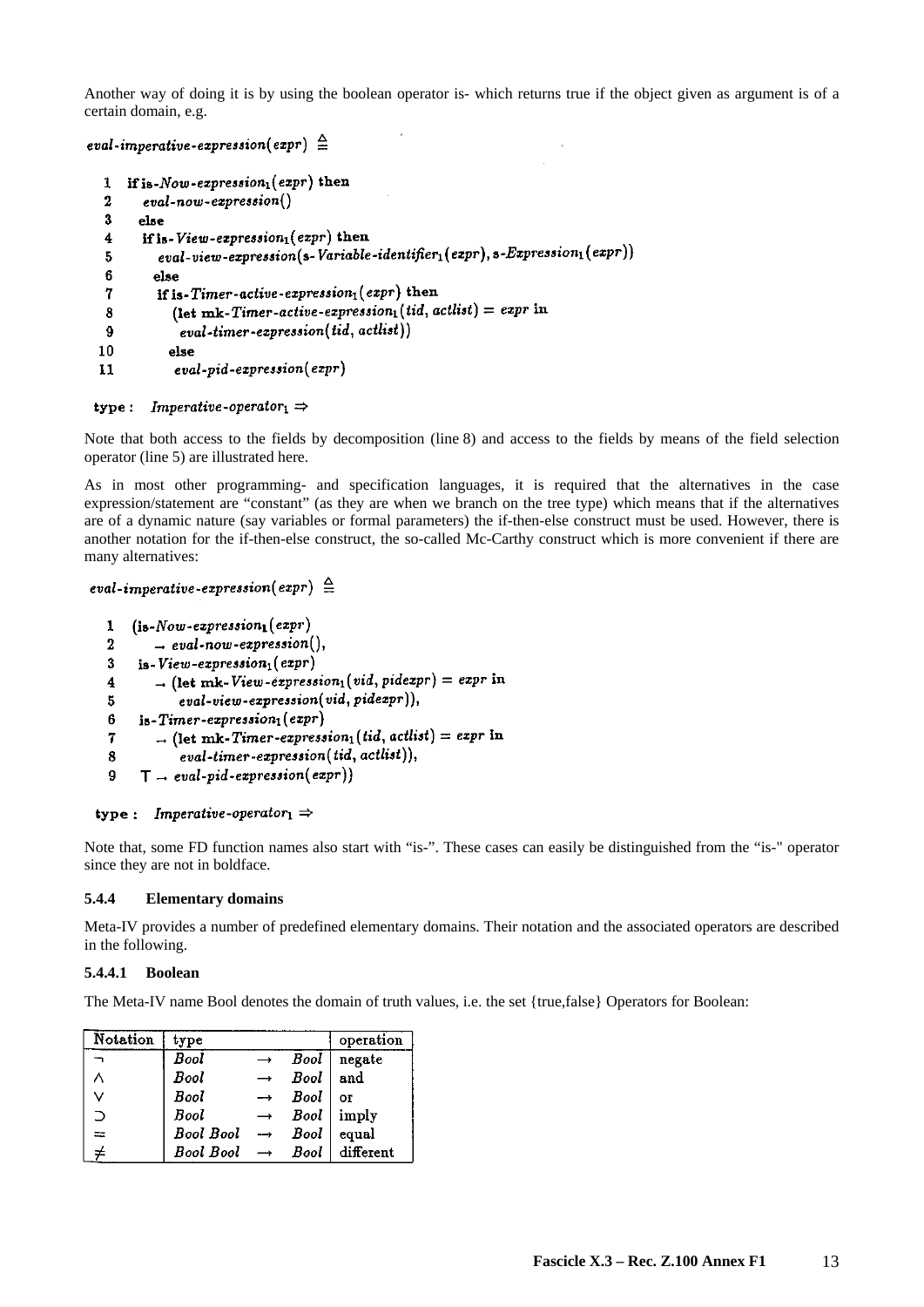### *Example*

In terms of Meta-IV expressions, the properties of the *Bool* operators  $\neg$ ,  $\wedge$ ,  $\vee$  and  $\supset$  can be illustrated as follows:

 $\neg a = (if a then false else true)$  $a \vee b = (if a then true else b)$  $a \wedge b =$  (if a then b else false)  $a \supset b =$  (if a then b else true)

## **5.4.4.2 Integer**

Three domain names are predefined for the integer values:

- The name *Intg* denotes the domain of all integer values, i.e. the set  $\{... -2,-1,0,1,2,...\}$
- The name  $N_0$  denotes the domain of non-negative integer values, i.e. the set  $\{0,1,2,...\}$
- The name  $N_1$  denotes the domain of positive integer values, i.e. the set  $\{1,2,...\}$

Operators for Integer:

| Notation     | type         |                   |       | operation             |
|--------------|--------------|-------------------|-------|-----------------------|
|              | Intg         |                   | Intg  | negate                |
|              | Intg Intg    | $\rightarrow$     | Intg  | subtract              |
| ┿            | Inta Inta    | $\longrightarrow$ | Intq  | add                   |
| $\ast$       | Intg Intg    | $\rightarrow$     | Intg  | multiply              |
|              | Intg Intg    | $\longrightarrow$ | Inta  | integer divide        |
| $_{\rm mod}$ | $N_0$ $N_1$  | $\longrightarrow$ | $N_0$ | modulus               |
| =            | $Intg\ Intg$ | $\rightarrow$     | Bool  | equal                 |
|              | Intg Intg    | $\rightarrow$     | Bool  | different             |
| チくミン         | Inta Inta    | $\rightarrow$     | Bool  | less than             |
|              | Intg Intg    | $\longrightarrow$ | Bool  | less than or equal    |
|              | Intg Intg    | $\rightarrow$     | Bool  | greater than          |
| $\geq$       | Inta Inta    | $\rightarrow$     | Bool  | greater than or equal |

#### **5.4.4.3 Character**

The Meta-IV name Char denotes the domain of ASCII character values. For the printable characters, there exist object representations which are enclosed in quotation marks, e.g. *"*a*"*, *"*Z*", " "*.

Operators for Character:

| Notation | tvpe                                                            | operation             |
|----------|-----------------------------------------------------------------|-----------------------|
| $=$      | <i>Char Char</i> $\rightarrow$ <i>Bool</i>                      | equal                 |
| $\neq$   | <i>Char Char <math>\rightarrow</math> Bool</i> different        |                       |
|          | <i>Char Char</i> $\rightarrow$ <i>Bool</i>                      | less than             |
| $\leq$   | <i>Char Char</i> $\rightarrow$ <i>Bool</i>   less than or equal |                       |
|          | $Char$ Char $\rightarrow$ Bool                                  | greater than          |
|          | <i>Char Char</i> $\rightarrow$ <i>Bool</i>                      | greater than or equal |

The relational operators are applied on the associated ASCII numerical values.

For the sake of readability, objects of the domain *Char*<sup>+</sup> may be represented by a sequence of characters enclosed in quotation marks e.g "abc" is the same as ("a","b","c") (see section 5.4.6)

#### **5.4.4.4 Quotation**

The Meta-IV name *Quot* denotes the domain of quotations. They are distinct elementary objects and they are represented as any bold-face sequence of uppercase letters and digits e.q. **ENVIRONMENT**, **REVERSE**.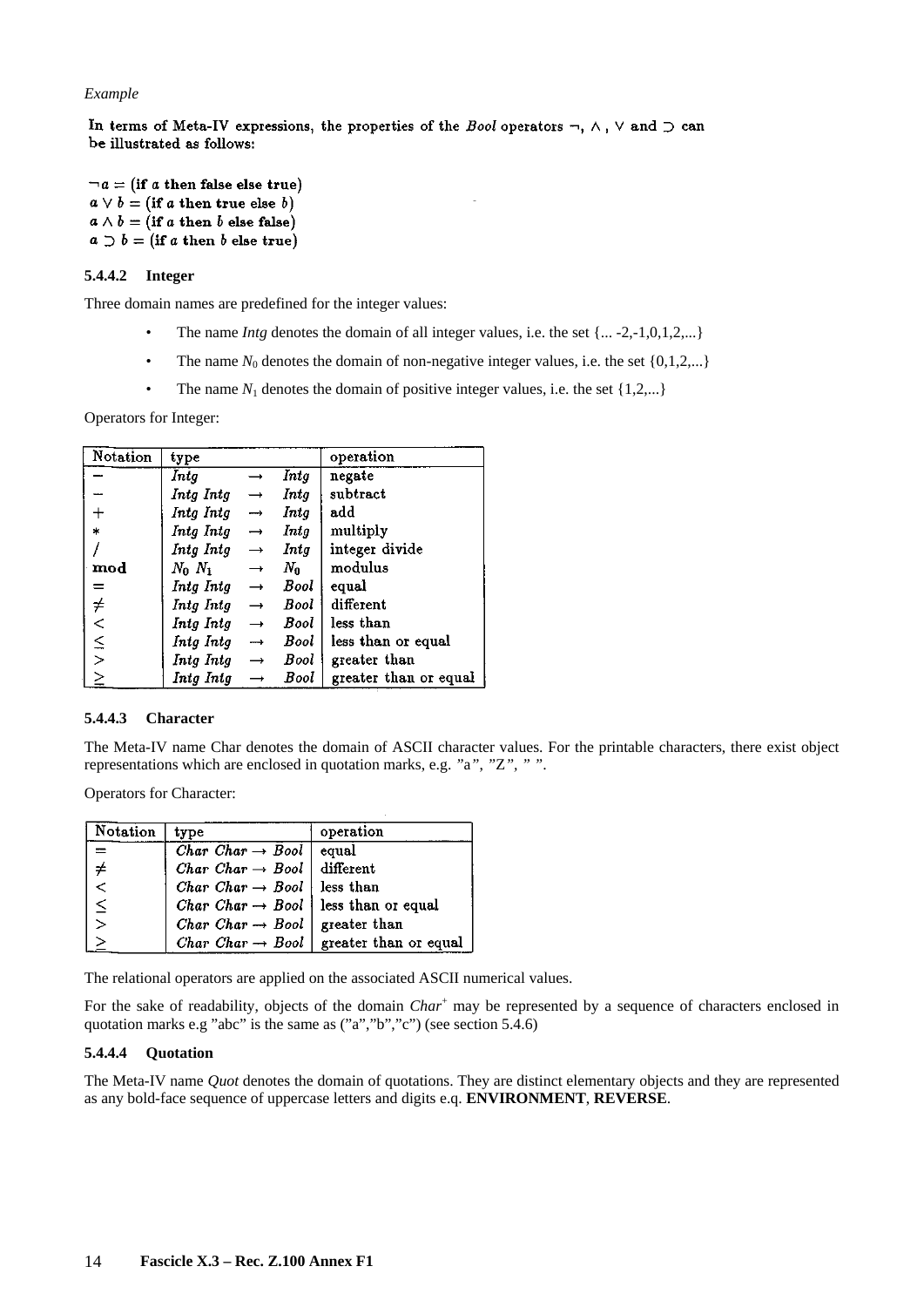Operators for Quotations:

| Notation type |                                          | operation |
|---------------|------------------------------------------|-----------|
|               | Quot Quot $\rightarrow$ Bool   equal     |           |
|               | Quot Quot $\rightarrow$ Bool   different |           |

As opposed to other domains, objects of Quot may occur in domain definitions when only certain object(s) of Quot are possible in the given context, for example, in the abstract syntax of Z.100, Originating-blocks is defined to be

1 *Originating-block*1 = *Block-identifier*1 | **ENVIRONMENT**

alternatively, Originating-blocky could have been defined using *Quot*:

2  $Originaling-block<sub>1</sub>$  = *Block-identifier*<sub>1</sub> | **Quot** 

however, using ENVIRONMENT in the domain definition is more precise, since this object is the only Quot value possible in that context.

#### **54.4.5 Token**

The Meta-IV name Token denotes the domain of tokens. This domain can be considered as consisting of a potentially infinite set of distinct elementary objects for which no representations are required.

Operators for Tokens:

| Notation   type |                                            | operation |
|-----------------|--------------------------------------------|-----------|
|                 | Token Token $\rightarrow$ Bool   equal     |           |
|                 | Token Token $\rightarrow$ Bool   different |           |

*Example* 

 $Name<sub>1</sub>$  in the abstract syntax of  $Z.100$  is defined to be

1 *Name*1 :: *Token*

The only property needed for Name's during interpretation is equality. A *Name*1 therefore consist of a Token value (the actual spelling of names is irrelevant).

#### **5.4.4.6 Ellipsis**

The Ellipsis domain (represented by ...) denotes an unspecified construct. It is used in domain definitions or in expressions

- whenever the actual domain or expression is of no importance for the semantics or
- whenever the elaboration of the domain or expression is outside the scope of the specification.

#### *Example*

*Informal-text*<sub>1</sub> in the abstract syntax of  $Z.100$  is defined to be

1 *Informal-text*<sub>1</sub> :: ...

*Informal-text*<sub>1</sub> cannot be interpreted using Meta-IV. *Informal-text*<sub>1</sub> therefore contains some further unspecified object.

## **5.4.5 Set Domains**

A set domain is constructed by postfixing the element domain by the keyword -set (the dash is significant). For example

| State-node <sub>1</sub> | State-name <sub>1</sub><br>$\mathbb{R}^2$ |
|-------------------------|-------------------------------------------|
|                         | $Save-signalset_1$                        |
|                         | <i>Input-node</i> <sup>1</sup> -set       |
| 3 Save-signalset        | Signal-Identifier set                     |

expresses that objects of the domain *State-node*<sub>1</sub> consist of a state name, a save signalset, which contains a set of signal identifiers, and a set of Input-nodes. Set values can be constructed by using an explicit set constructor which is an expression list enclosed by braces, i.e.

 ${1,3,5,1}$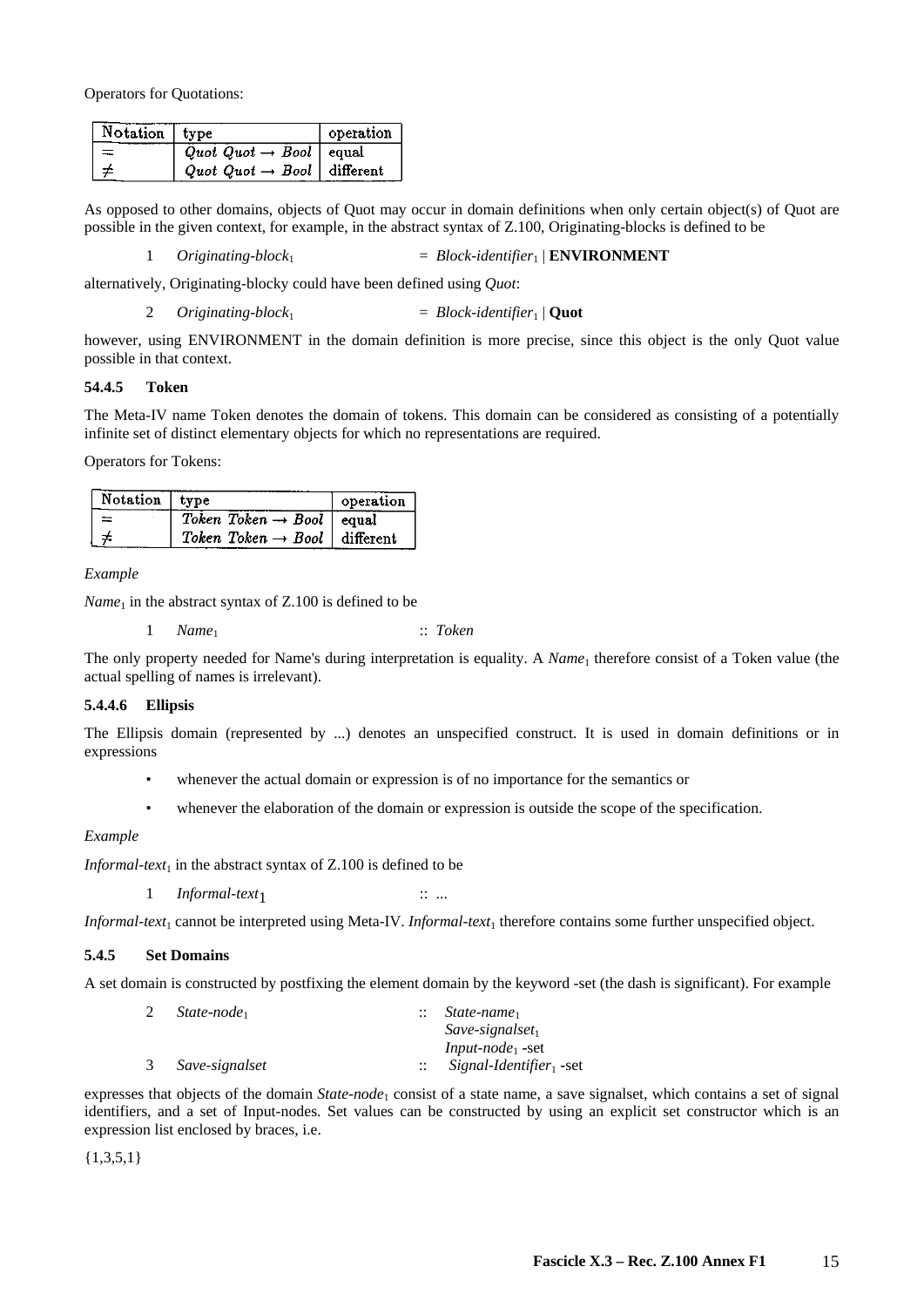denotes an object of the domain *Intg-set* and it contains the three Intg values 1,3,5. A more usual form is the so-called implicit set constructor where the set includes all those elements which satisfy a certain condition (predicate). For example

## $\{i \in Intg \mid 0 \leq i \leq 5 \vee i \bmod 2 = 0\}$

defines the set

{0, 1, 2, 3, 4, 5, 6, 8, 10, 12, 14, 16, ...}

It reads: The set of those values on the left hand side of the vertical bar (possibly qualified by a value or by a domain) for which the expression on the right hand side of the vertical bar holds.

The empty set is denoted by  $\{\}.$ 

In the following explanation of the semantics of the operators on sets, *s* denotes the set {1,3,5}:

| $\in$        | Membership operator.<br>Test whether a given element of the element domain is contained in a<br>set, that is, $1 \in s \equiv$ true and $2 \in s \equiv$ false.                                                                               |
|--------------|-----------------------------------------------------------------------------------------------------------------------------------------------------------------------------------------------------------------------------------------------|
| ∉            | Test whether a given element of the element domain is excluded in a<br>set, that is, $1 \notin s \equiv$ false and $2 \notin s \equiv$ true.                                                                                                  |
| U<br>Ŷ.      | Union operator.<br>Join two sets, that is, $\{2,3\} \cup s \equiv \{1,2,3,5\}$ and $s \cup s \equiv s$ .                                                                                                                                      |
| ∩            | Intersection operator. Return the intersection of two sets, that is, $\{2,3\}$<br>$\cap s \equiv \{3\}$ and $\{\} \cap s \equiv \{\}.$                                                                                                        |
| $\backslash$ | Complement operator.<br>Exclude a given set of values from a set, that is, $s \setminus \{1,2\} \equiv \{3,5\}$ and<br>${1,2}$ $s \equiv {2}.$                                                                                                |
| ⊆            | Proper subset operator.<br>Test whether the elements of a given set are contained in a set, that is,<br>$\{1,5\} \subseteq s \equiv \text{true}, s \subseteq \{1,5\} \equiv \text{false} \text{ and } s \subseteq s \equiv \text{false}.$     |
| C            | Subset operator.<br>Test whether the elements of a given set are contained in or equal to a<br>set, that is, $\{1,5\} \subset s \equiv \textbf{true}, s \subset \{1,5\} \equiv \textbf{false} \text{ and } s \subset s \equiv \textbf{true}.$ |
| card         | Cardinality operator.<br>Return the number of elements in a set, that is, card $s \equiv 3$ and card<br>$\{ \} \equiv 0.$                                                                                                                     |
| union        | Distributed union operator.<br>The argument is a set of sets and the result is the union of all the sets<br>contained in the argument, that is, union $\{s,\{5,6\},\{1,5,8\}\}\equiv s\cup\{5,6\}$<br>$\cup$ {1,5,8} $\equiv$ {1,3,5,6,8}.    |
| $=, \neq$    | Test for equality and inequality of sets.                                                                                                                                                                                                     |
|              |                                                                                                                                                                                                                                               |

Example

In terms of Meta-IV expressions, the properties of the set operators  $\notin$ ,  $\cup$ ,  $\cap$ ,  $\subseteq$ ,  $\subset$ , card and union can be illustrated as follows: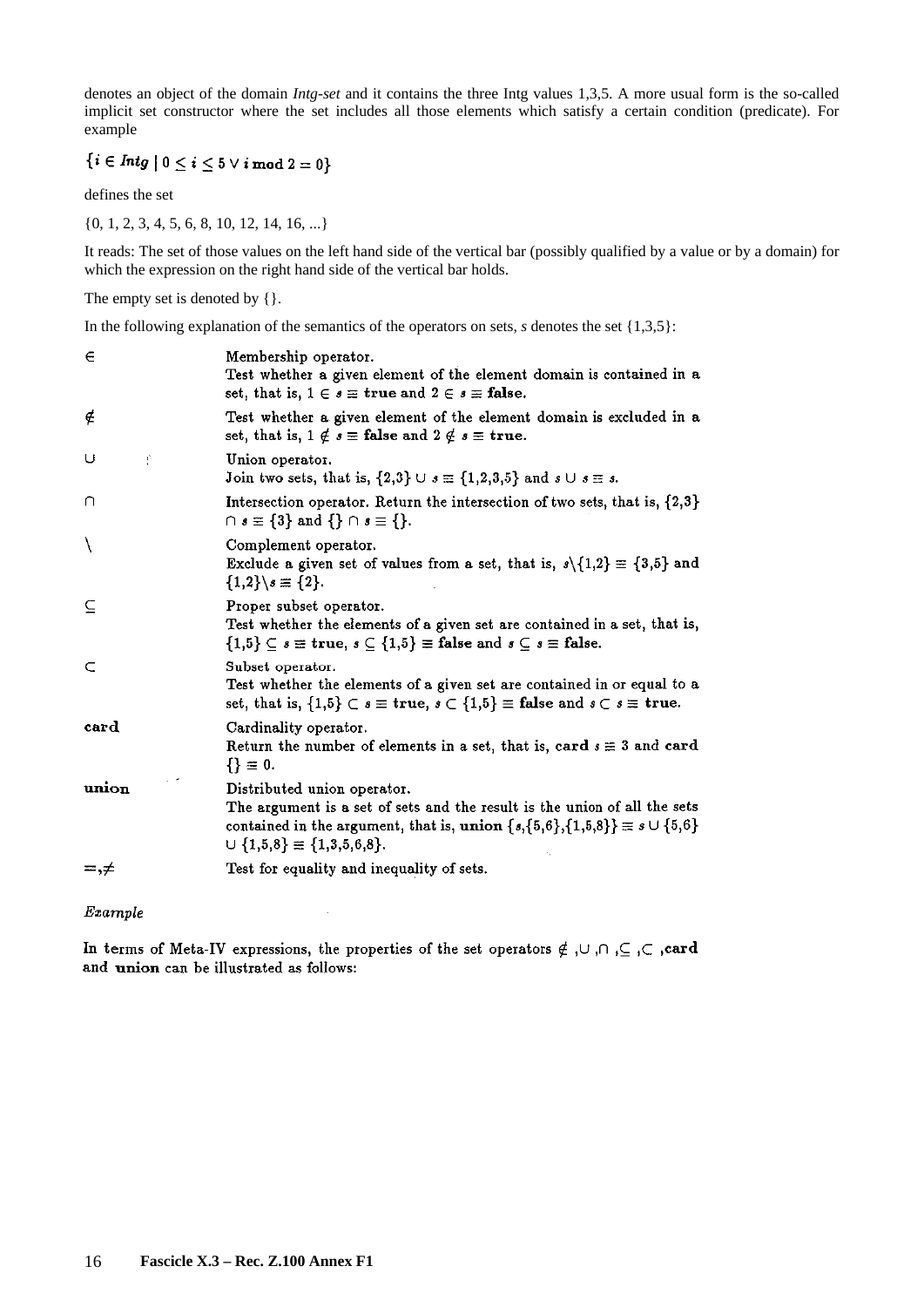```
element \notin s1 = (\neg (element \in s1))s1 \cup s2 = \{ element \mid element \in s1 \lor element \in s2 \}s1 \cap s2 = \{element \mid element \in s1 \land element \in s2\}s1 \setminus s2 = \{ element \mid element \in s1 \land element \notin s2 \}s1 \subseteq s2 = (\forall element \in s1)(element \in s2) \land s1 \neq s2s1 \subset s2 = (\forall element \in s1)(element \in s2)card s1 = (if s1 = \{\}then 0
                  else (let element \in s1 in
                         1 + \text{card}(s1 \setminus \{element\}))union s1 \equiv \{ element \mid (\exists set \in s1)(element \in set)\}\
```
The quantifiers ( $\forall$  and  $\exists$ ) are explained in section 5.6

## **5.4.6 List Domains**

A list or tuple domain is constructed by postfixing the element domain by a "\*" in the case of a possibly empty list and otherwise by a "+"

*Example* 

```
4 Signal-definition<sup>1</sup> :: Signal-name<sup>1</sup>
```
*Sort-reference-identifier*1\*

This domain definition expresses that a signal definition consists of a signal name and a possibly empty list of sort identifiers.

A list value can be constructed by using an explicit tuple constructor. This is an expression list enclosed in angular brackets, i.e.

 $\langle 11, 12, 13, 14 \rangle$ 

denotes an object of the domain *Intg*<sup>+</sup> (or *Intg*<sup>\*</sup>) and it contains 5 ordered elements.

The empty list is denoted by  $\langle \rangle$ .

There are also implicit list constructors similar to those for sets. For instance, in the function int-output-node in the Dynamic Semantic we construct a tuple (*vall*) which contains the values of all the actual parameters (*exprl*) in an output node:

```
let vall = (eval-expression(exprl[i])(dict) | 1 \le i \le len exprl) in
```
which corresponds to an explicit enumeration of all the elements in the list:

```
let vall = 〈eval-expression( exprl[1])(dict), 
           eval-expression( exprl [21)(did), 
           eval-expression (exprl[3])(dict ), 
           ...〉 in
```
Note that the tuple brackets  $(\langle$  and  $\rangle)$  have a different shape than the relational operators  $<$  and  $>$ .

In the following explanation of the semantics of the operators on lists I denotes the list  $(11, 12, 11, 13, 14)$ :

hd Return the first element (the head of a list). That is, hd  $l \equiv 11$ . The argument to hd must not be an empty list  $( \langle \rangle ).$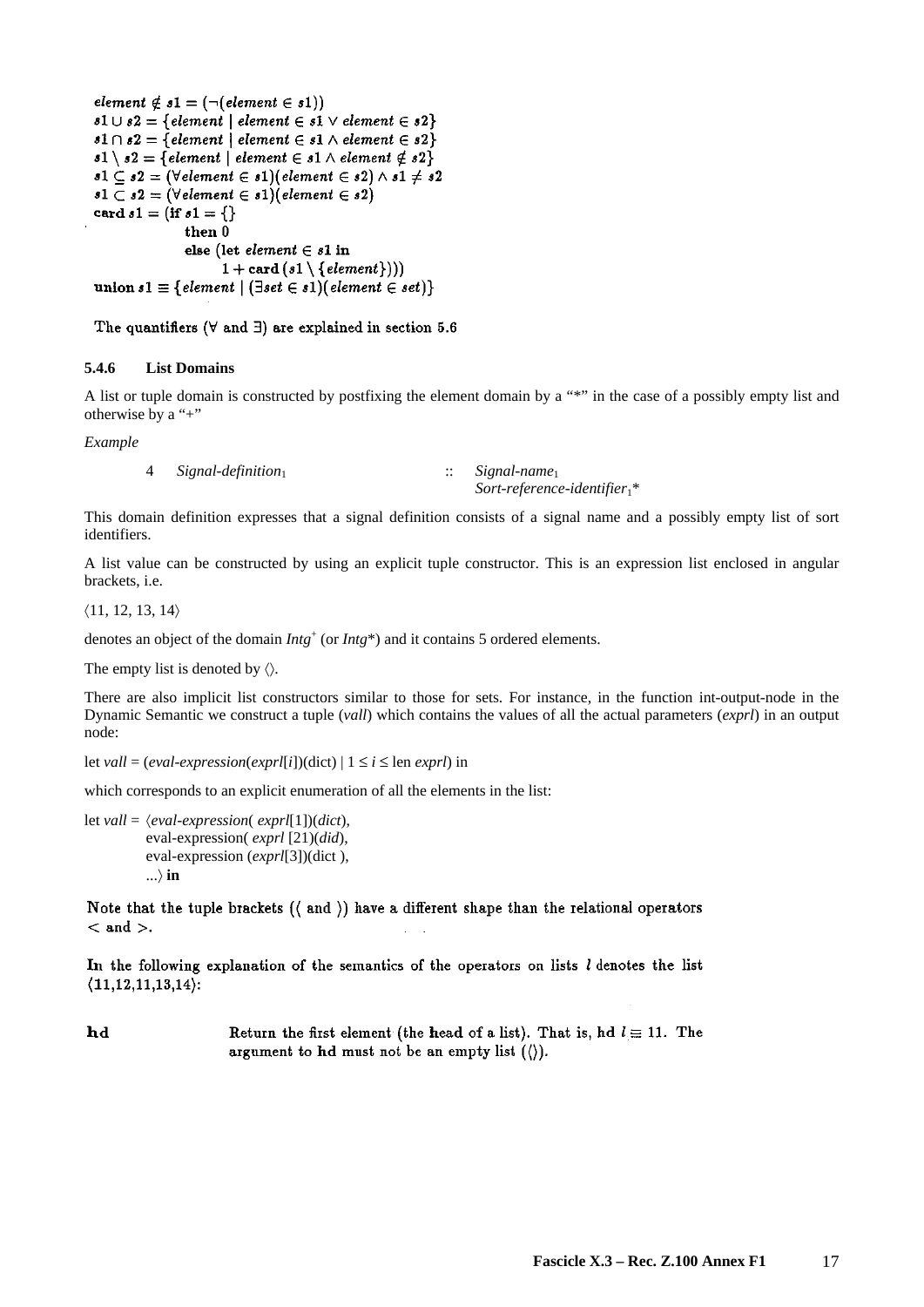| tl                      | Return the list where the first element has been removed (return the<br>tail). That is th $l \equiv (12, 11, 13, 14)$ .                                                          |
|-------------------------|----------------------------------------------------------------------------------------------------------------------------------------------------------------------------------|
|                         | Return element number <i>i</i> in a list. That is, $l[3] \equiv 11$ and $l[5] \equiv 14$ . The<br>index value must not be less than 1 or greater that the length of the<br>list. |
| len                     | Return the length of a list. That is, len $l \equiv 5$ .                                                                                                                         |
| elems                   | Return the set which consist of those elements which are in a list. That<br>is, elems $l \equiv \{11, 12, 13, 14\}.$                                                             |
| ind                     | Return the set of integer objects which are the legal index values for a<br>list. That is, ind $l \equiv \{1, 2, 3, 4, 5\}.$                                                     |
| $\widehat{\phantom{1}}$ | Concatenate two lists. That is $l \to (0,1) \equiv (11,12,11,13,14,0,1)$ .                                                                                                       |
| conc                    | Concatenate all those list which are elements of the list given as argu-<br>ment. That is conc $\langle (0,7), l, (9) \rangle \equiv \langle 0,7,11,12,11,13,14,9 \rangle$       |
| $=, \neq$               | Test for equality and inequality of lists.                                                                                                                                       |

*Example* 

In terms of Meta-IV expressions, the properties of the list operators hd, tl, ind, dents and cone can be illustrated as follows:

hd  $l = (if l = \langle) then undefined else l[1]$ tl  $l = \langle l[i] | 2 \leq i \leq \text{len } l \rangle$ ind  $l = \{i \mid 1 \leq i \leq \operatorname{len} l\}$ elems  $l = \{l[i] | i \in \text{ind } l\}$ conc  $l = (if l = \langle \rangle then \langle \rangle$  else hd  $l \cap$  conctl  $l$ )

## **5.4.7 Map Domains**

A map Domain (i.e. a table) is constructed by specifying the domain of entry objects, followed by the  $\frac{1}{m}$  operator and followed by the domain of the objects contained in the mapping (the range values)

Example

```
5 Entity-dict
                                                         = (Identifier<sub>1</sub> Entityclass) \vec{r}Entitydescr \cupENVIRONMENT \frac{1}{m}Reachability-set \cupEXPIREDF \overrightarrow{m} Is-expired \cupPIDSORT \mathbf{F}<sup>1</sup>dentifier<sub>1</sub> U
                                                              NULLVALUE \overline{m}Identifier<sub>1</sub> U
                                                              TRUEVALUE \mathbf{w}-Identifier, U
                                                             FALSEVALUE \overline{m}Identifier
```
The full definition of the *Entity-dict* mapping is given above. It shows how the  $\pi$ -operator is used and also that composite mappings can be constructed by using the domain merge operator  $\cup$ , that is, given a mapping of domain Entity-dict:

- we lookup in the mapping by applying an object of the unnamed tree (*Identifier*<sup>1</sup> *Entityclass*) and the result is an object of domain *Entitydescr* or
- we apply the *Quot* value ENVIRONMENT and the result is an object of domain *Reachability*-set or
- we apply the *Quot* value EXPIREDF and the result is an object of domain *Is-expired* or
- we apply the *Quot* value PIDSORT and the result is an object of domain *Identifier*<sup>1</sup> or
- we apply the *Quot* value NULLVALUE and the result is an object of domain *Identifier*1 or
- we apply the *Quot* value TRUEVALUE and the result is an object of domain *Identifier*1 or
- we apply the *Quot* value FALSEVALU E and the result is an object of domain *Identifier*1.

We can only apply a value if it previously has been put into the mapping object, as opposed to functions where the correspondence between argument values and result values are fixed and defined when the function is defined.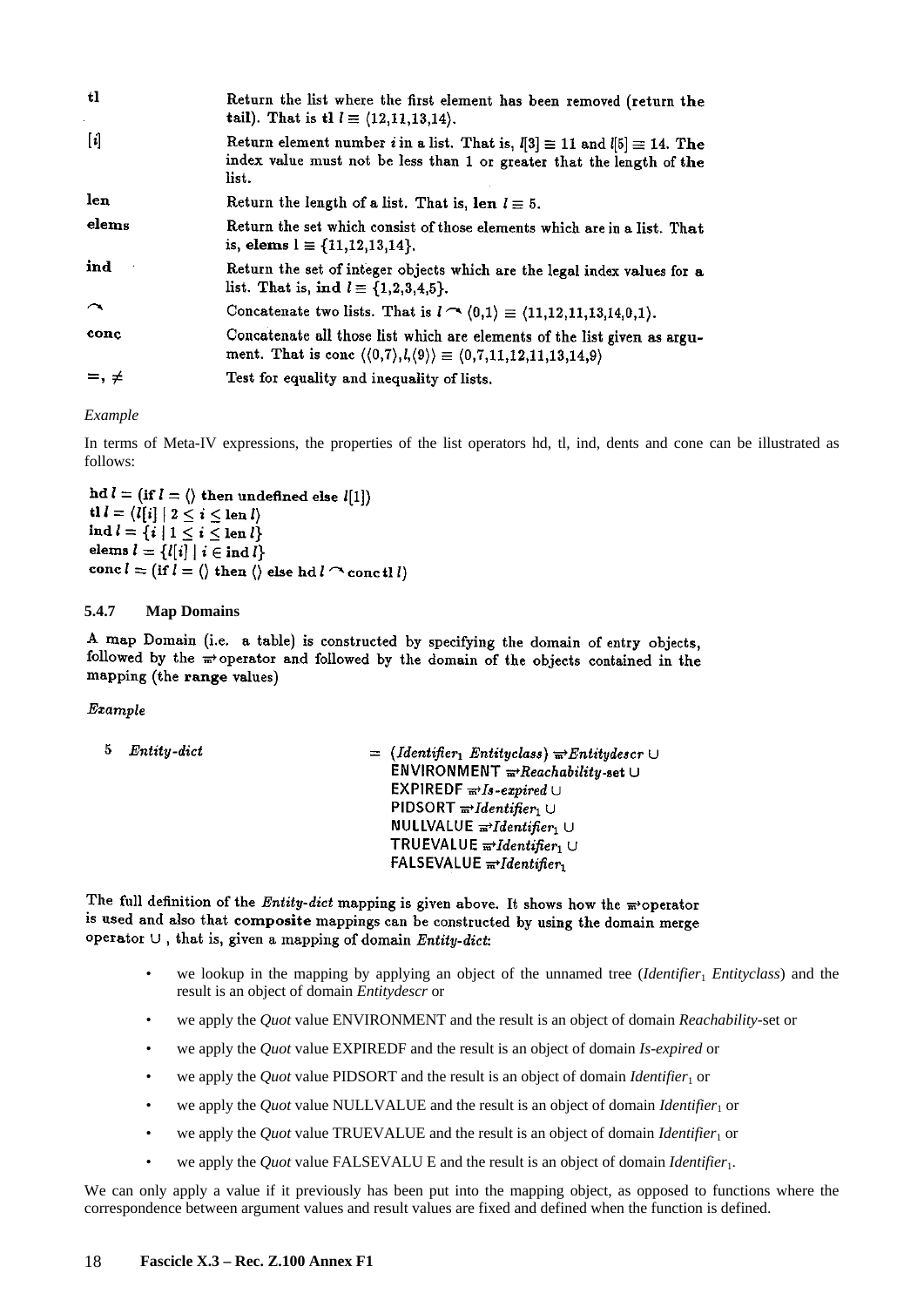Mapping values can be constructed by using an explicit mapping constructor which is a list of pairs of entry values and range values enclosed in square brackets, i.e.

 $[1 \rightarrow \mathbf{D},$  $2 \rightarrow AA$ ,  $4 \rightarrow$ **BB**,  $9 \rightarrow \text{ABC}$ ,  $5 \rightarrow$ **XYZ**]

denotes a mapping value of domain *Intg*  $\vec{r}$  *Quot*.

Also implicit mappings may be constructed. For example the implicit mapping

 $[a \mapsto b \mid a \in N_1 \wedge a * a = b]$ 

is equivalent to the infinite mapping

 $[1 \rightarrow 1,$  $2 \rightarrow 4$ ,  $3 \rightarrow 9$ ,  $\ldots \rightarrow \ldots$ ]

In the following explanation of the semantics of the operators on mappings in denotes the first of the mapping specified explicitly above:

| m(entry value) | Return a value from a mapping, that is, $m(1) \equiv D$ and $m(9) \equiv ABC$ .                                                        |
|----------------|----------------------------------------------------------------------------------------------------------------------------------------|
| $\div$         | Overwrite a mapping with another mapping. This operator is not com-<br>mutative, that is                                               |
|                | $m + [0 \mapsto XX, 1 \mapsto B] \equiv$                                                                                               |
|                | $[0 \mapsto$ XX,1 $\mapsto$ B,2 $\mapsto$ AA,4 $\mapsto$ BB, 9 $\mapsto$ ABC,5 $\mapsto$ XYZ                                           |
|                | whereas                                                                                                                                |
|                | $[0 \mapsto XX, 1 \mapsto B] + m \equiv$                                                                                               |
|                | $[0 \mapsto XX, 1 \mapsto D, 2 \mapsto AA, 4 \mapsto BB, 9 \mapsto ABC, 5 \mapsto XYZ]$                                                |
| ∖              | Exclude a given set of entry values from a mapping, that is                                                                            |
|                | $m\setminus\{1,2,3\}$ is                                                                                                               |
|                | $[4 \mapsto BB, 9 \mapsto ABC, 5 \mapsto XYZ]$                                                                                         |
| dom            | Return the set which contains exactly those entry values which are<br>present in a given mapping, that is                              |
|                | dom $m \equiv \{1,2,4,5,9\}$                                                                                                           |
| rng            | Return the set which contains exactly those range values which are<br>contained in a given mapping, that is                            |
|                | rng $m \equiv \{D,AA,BB,ABC,XYZ\}$                                                                                                     |
| $=, \neq$      | Test for equality and inequality of two mappings.                                                                                      |
| merge          | From the given set of mappings, return the mapping which is con-<br>structed by merging all the mappings contained in the set, that is |
|                | ${m,[0 \mapsto \text{WE}],[10 \mapsto \text{D}]}\equiv$                                                                                |
|                | $[0 \mapsto \text{WE}, 10 \mapsto D, 1 \mapsto D, 2 \mapsto AA, 4 \mapsto BB, 9 \mapsto ABC, 5 \mapsto XYZ]$                           |
|                | If any of the mappings contained in the set have overlapping entries,<br>an arbitrary value among the possible values is chosen.       |

The empty mapping is denoted by [] (two square brackets very close to each other)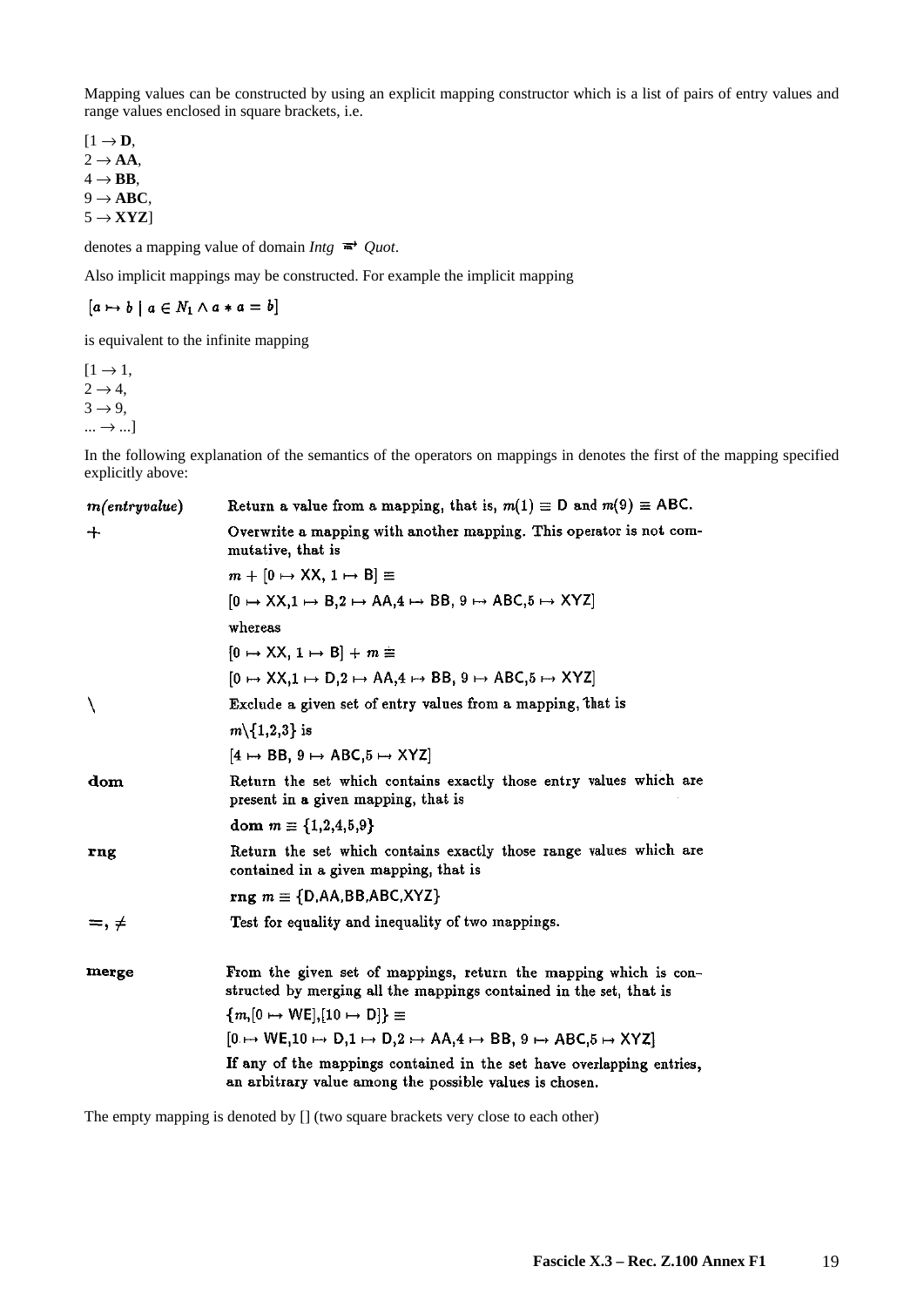## *Example*

In terms of Meta-IV expressions, the properties of the mapping operators  $\lambda +$  and merge can be illustrated as follows:

 $m1 \setminus s = [a \mapsto b \mid a \in \text{dom } m1 \setminus s \wedge m1(a) = b]$  $m_1 \setminus s = [a \mapsto b]$   $a \in \text{dom } m_1 \setminus s \land m_1(a) = b$ <br> $m_1 + m_2 = [a \mapsto b]$   $(a \in \text{dom } m_2 \land m_2(a) = b) \lor (a \in \text{dom } m_1 \setminus \text{dom } m_2 \land m_1(a) = b)]$ merge  $m1 = \{if m1 = \{\}\}$ then  $\parallel$ else (let element  $\in$  m1 in  $\hat{P}$  element + merge m1 \{element}))

#### **5.4.8 Pid Domains**

A Pid domain (corresponding to the Pid sort in SDL) is constructed by means of the II symbol. Optionally it may be qualified by the processor type to indicate which kind of Pid values the domain denotes, for example

6 *Discard-Signals* :: Π (*input-port*)

The Discard-Signals domain (defined in the Dynamic Semantics) contains Pid objects qualified by the processor type *input-port*. The Meta-IV Pid values should not be confused with the SDL Pid values which in SDL are *Ground-term*1*s*, i.e. The domain of the SDL Pid values are defined in the Dynamic Semantics to be:

| 7 Pid-Value | $=$ Value       |
|-------------|-----------------|
| 8 Value     | $=$ Ground-term |

Meta-IV Pid values are created when applying the start statement/expression. It corresponds to the create request action in SDL. For example, when the *system* processor creates an instance of a *timer* processor with the actual parameter *timerf*, it looks like:

#### *example*

#### *start timer(timerf)*

When the start construct is used as an expression, it creates a processor instance and returns the Meta-IV Pid value of this instance (corresponding to the OFFSPRING value in SDL). For example when the sdl-process processor starts its inputport processor:

#### *start input-port*(*selfp, dict*(EXPIRED))

an instance of the input-port processor is created and the resulting Meta-IV Pid value is used by the *sdl-process* for identifying the *input-port*. The parameters *selfp* and *dict*(EXPIRED) are given to the created instance.

Communication is performed by the synchronous communication primitives input and out-put. In the output construct, we can either choose to communicate with a specific processor instance or we can choose to communicate with an unspecified instance of a specific processor type.

#### *Example*

output mk-*Some-tree*(*somevalue, someothervalue*, ...) to *p*

where *p* either denotes a Pid value or p is the name of a processor type. The values sent by the processor are usually encapsulated in a named tree object (of some **communication** domain) and such trees can therefore be equated to the signal concept in SDL, i.e. *Some-tree* can be regarded as a signal.

In the input construct, we both specify the communication object we want to receive and the action which should be taken when the object is received. In addition, we may specify a name which after the reception of the object denotes the Pid value of the sending processor (corresponding to SENDER in SDL) or which restricts the possible senders i.e.

## input mk-Some-tree( $a, b, d$ ) from  $p$  $\Rightarrow$  /\* some statements or an expression \*/

After reception of Some-tree, *a*, *b* and *d* will denote the values conveyed by *Some-tree* and for *p* there are three possible interpretations:

- If  $p$  is a processor type name then the input should be received from an instance of that particular processor type
- If  $p$  is a name which is not already defined then this occurence is the defining occurence of the name and it is visible in the expression or statements which follow the input clause. It denotes the Meta-IV Pid value of the sender.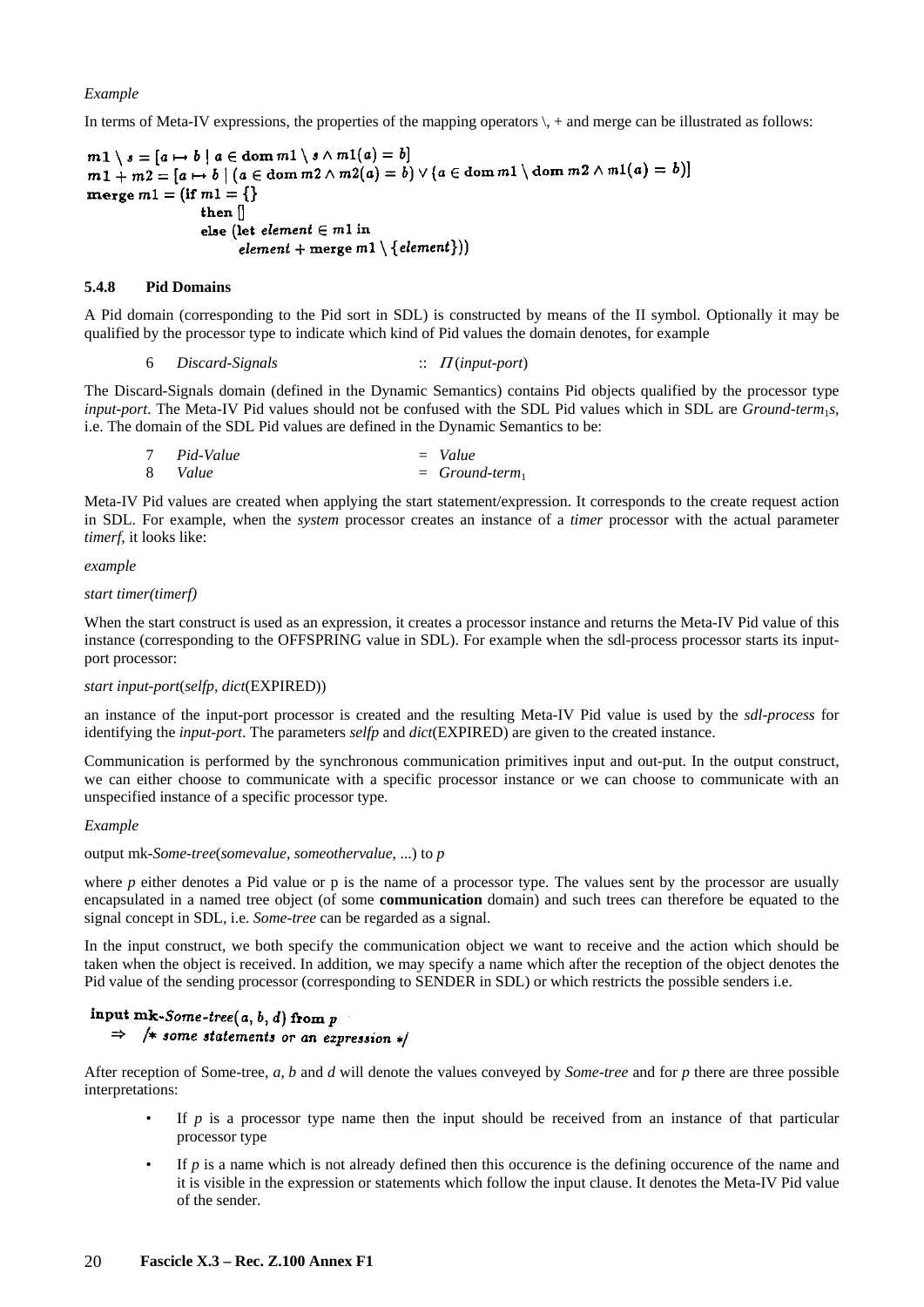If  $p$  is an expression then it must be of the type II and the input will be received from the processor instance denoted by the expression.

If one of several inputs may be received, a number of input constructs separated by comma are specified and the number is enclosed by braces, i.e.

```
{input mk-Some-tree(a, b, d) from p\Rightarrow /* some statements or an expression */,
input mk-Some-other-tree(a, b, d) from p
    \Rightarrow /* some statements or an expression */}
```
In some cases we may want to specify that either an input or an output should be made, depending on which communication first is possible (not applicable in SDL due to the fact that in SDL communication is asynchronous). In such cases, output constructs are included in the set of communication events, i.e.

```
\{ \text{input mk-Some-tree}(a, b, d) \text{ from } p \}\Rightarrow /* some statements or an expression */,
input mk-Some-other-tree(a, b, d) from p
    \Rightarrow /* some statements or an expression */,
output mk-Something(/* expression */, /* expression */) to pi}
```
Often the **cycle** construct is used in conjunction with input and output, if the communication should be repeated, i.e.

```
cycle \{ \text{input mk-} Some-tree(a, b, d) \text{ from } p \}\Rightarrow /* some statements or an expression */,
        input mk-Some-other-tree(a, b, d) from p
           \Rightarrow /* some statements or an expression */,
        output mk-Something(/* expression */, /* expression */) to pi}
```
which means that after a communication event, the processor instance will take the appropriate action and then start waiting for a new event to happen.

## **5.4.9 Reference Domains**

When a Meta-IV variable is declared by

#### **dcl** v **type** *Intg*;

a Meta-IV storage location is allocated and the variable (v) will denote a reference to the location. When the content of the location is accessed, the c operator (contents operator) is used as shown earlier. When the variable is used without the contents operator the result is a value of the ref domain, that is, a reference to the storage location. ref domains are specified by using the keyword ref, followed by the appropriate domain. For example

 9 *VarD* :: *Variable-identifier*1 *Sort-reference-identifier*<sup>1</sup> [**REVEALED**] **ref** *Stg*

The variable descriptor includes a reference to the domain Stg. The VarD descriptor is defined in the Dynamic Semantics and it is described further in the associated annotations.

#### **5.4.10 Optional Domains**

The square brackets which are extensively used in the domain definitions mean optionality.

*Example* 

| 10 | $Signal\text{-}definition_1$ | Signal-name <sub>1</sub><br>$\ddot{\phantom{1}}$    |  |
|----|------------------------------|-----------------------------------------------------|--|
|    |                              | $Sort\text{-}reference\text{-}identity\text{-}r_1"$ |  |
|    |                              | $[Signal-refinement]$                               |  |

expresses that in objects of the tree *Signal-definition*1, the object of the domain *Signal-refinement* may or may not be present. If it is not present, the field will contain the type-less value **nil**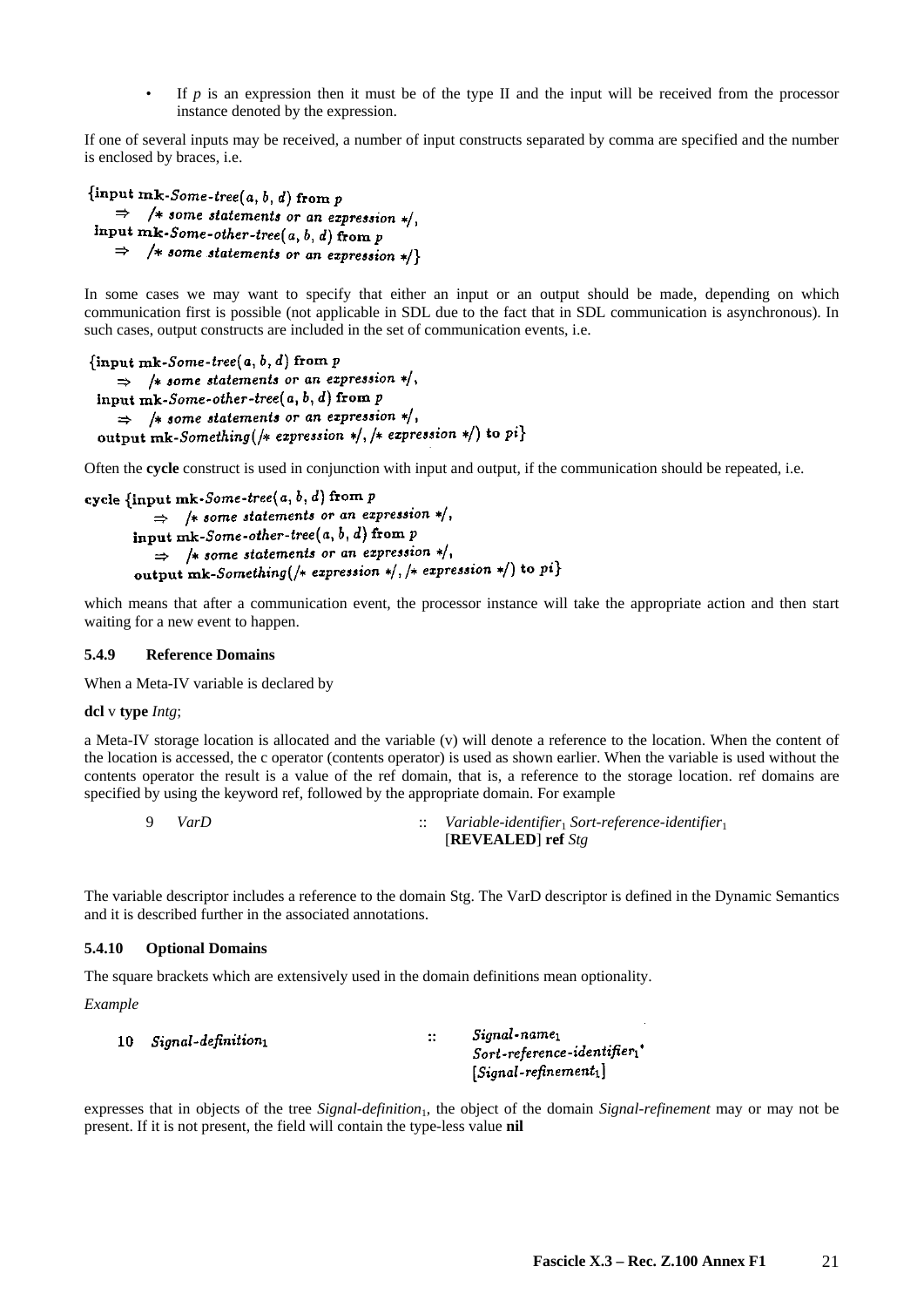```
(let mk-Signal-definition<sub>1</sub> (name, sort, refinement) = /* some Signal-definition<sub>1</sub> object */ in
if refinement = nil then
   /* some actions */else
     (let mk-Signal-refinement<sub>1</sub>(...) = refinement in
      /* some other actions using the signal refinement */))
```
### **5.5 The let and def Constructs**

As shown earlier, the let construct can be used for composing and decomposing objects. The let construct is more generally used whenever we want some name to denote some specific object (often it is just in order to avoid too complicated and unreadable expressions). The names occuring on the left •hand side of the equal sign in the let construct are the defining occurences (except for domain names which must always be defined somewhere in a domain

definition). An introduced name can also be used on the right hand side of the equal sign (the name is then recursively defined) and in the expression which follows the let construct. In the example below, name1 is visible (i.e. may be used) in  $/*$  expression1\*/,  $/*$  expression2\*/, /\*expression3\*/ and /\*expression4\*/, name2 is visible in /\*expression2\*/, /\*expression3\*/ and  $/*expression_{4}^{*}/$  and names is visible in  $/*expression3^{*}/$  and  $/*expression4^{*}/$ . For the sake of restricting the visibility of the names introduced by a let, the let construct is enclosed by parenthesis. In the example above a signal refinement constitutes an expression and it starts with left parenthesis because a let construct is used.

There are two ways of specifying a sequence of lets:

```
let namel = /* expression1 */ in
let name 2 = \frac{1}{2} expression 2 \frac{1}{2} in
let name 3 = \frac{1}{2} expression 3 \frac{1}{2} in
/* expression 4*/
```
or

```
let namel = /* expression1 */,
   name2 = /* expression2 */,
   name3 = /* expression3 */ in
/* expression \frac{1}{4} */
```
The first form showing three lets is usually used in the FD when the order is important, that is if  $/*$  expression  $2^*/$  uses name1 and if  $/*$  expression  $3^*/$  uses name2 whereas the second form is used when the various lets are independent.

There are several different forms of a let construct. We have already seen how it can be used for decomposing objects. Other relevant forms are:

```
let name \in setornamel in
/* some expression using name */let name be s.t. /* condition using name */ in
/* some expression using name */let name \in setorname2 be s.t. /* condition using name */ in
/* some expression using name */let name(parameters) = /* function body */ in
/* some expression applying name */
```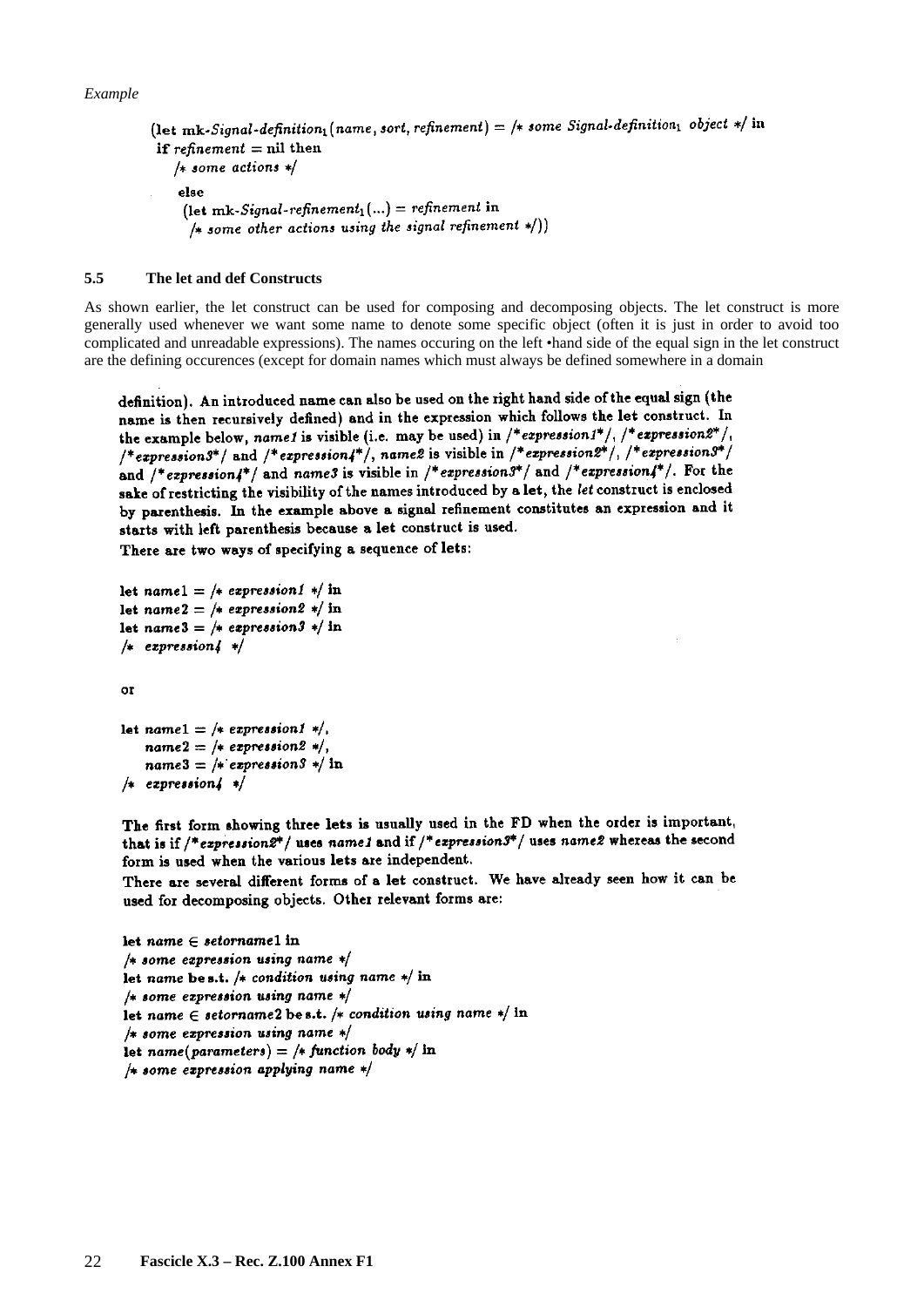The first form reads: Extract an arbitrary value belonging to the set or belonging to the domain denoted by setorname1 and denote the value by name.

The second form reads: Construct a value, i.e. let name be such that the specified condition holds for the value.

The third form is a combination of the two previous forms, where both restrictions apply. If no such value exists, the specification is erroneous.

The fourth form reads: Construct a local function (called name) which has some formal parameters (parameters) and a body.

Example

Define the square root of 3:

let  $r \in Real$  be s.t.  $r > 0 \wedge r * r = 3$  in

Ezample

Define the factorial function where  $n$  is the formal parameter:

let  $fact(n) = if n < 0$  then error else if  $n = 0$  then 1 else  $n * fact(n - 1)$  in

When defining a name for an object which is constructed by referring to the global state (i.e. if the name is defined in terms of an imperative expression) the def notation is used instead of the let notation, that is, the keyword let is replaced by the keyword def, the equal symbol is replaced by a colon and the keyword in is replaced by a semicolon (because the def construct is used in statement context, see section 5.7). For instance, if we want to denote a created processor instance value by a name, we write:

 $(\text{def }pid: \text{start } input\text{-}port(somevaluate);$ /\* some statements using the pid value  $*/$ 

or if we want to decompose the result of an imperative function we write:

 $(\text{def mk-Some-tree}(a, b): some-imperative-function(...);$ /\* some statements using a and  $b *$ /)

There also exist a def version of the "be such that" construct:

 $(\text{def } r \in Real \text{ s.t. } r > 0 \land r * r = c v1;$ /\* some statements using  $r*/$ 

where we use def because we use a variable  $(v1)$  in the evaluation of r. It reads: Define a Real value  $r$  such that the square of  $r$  equals the contents of the variable v1.

It should be noted that the names introduced in let and def are not variables. They are names representing a specific value and it is not allowed to assign a new value to such names.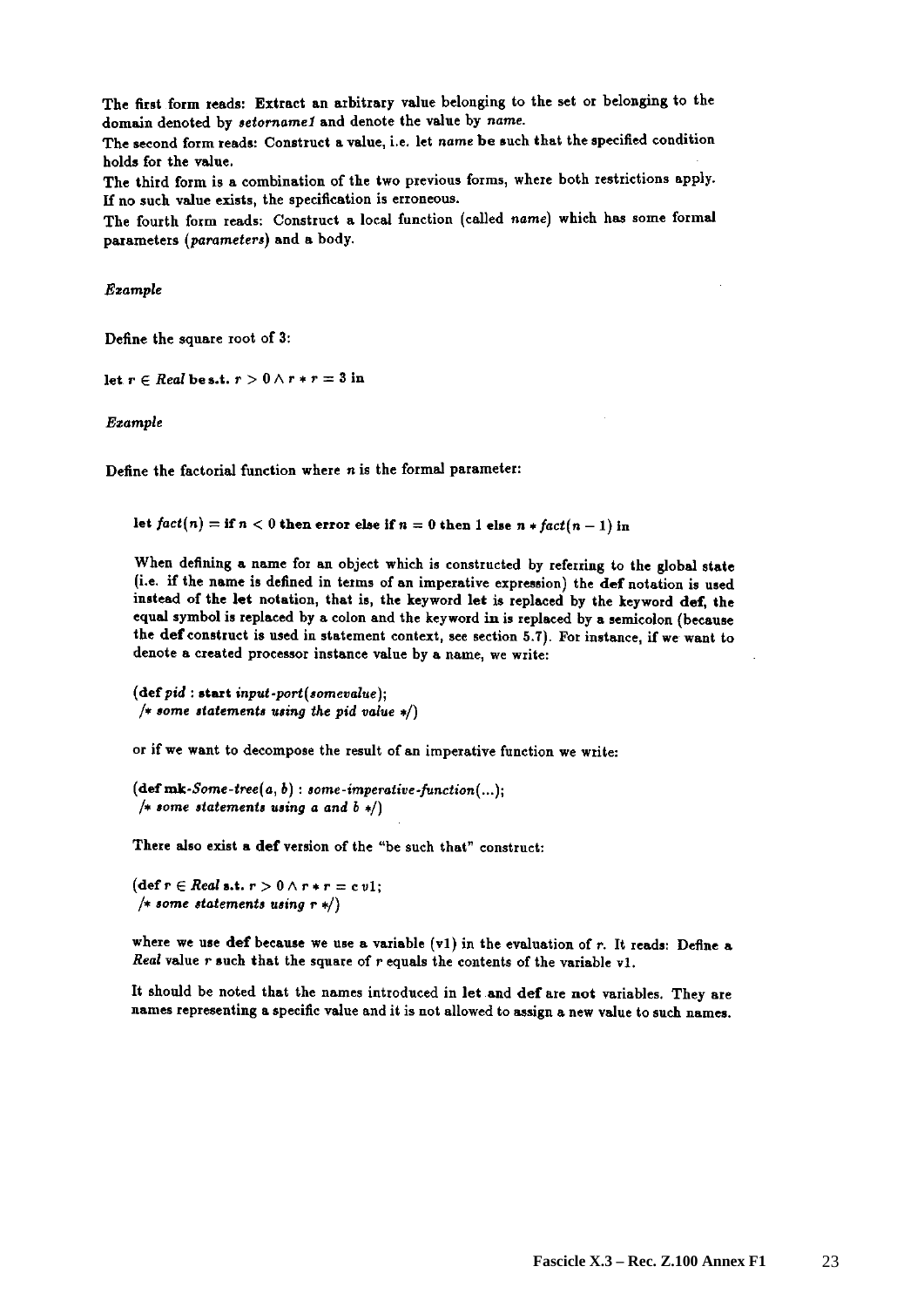#### Quantification 5.6

Meta-IV also provides the mathematical quantifiers- the universal quantifier represented by the symbol  $\forall$ , the existential quantifier represented by the symbol  $\exists$  and the unique quantifier represented by the symbol E. These quantifiers may be used in quantified expressions which return the boolean value true if a specified condition (a predicate) on an object is satisfied.

Example

identifiers-defined-on-system-level(p)  $\triangleq$ 

1  $(\forall m\mathbf{k}\text{-}Identity) \in p)(\text{len } q = 1)$ 

```
type: Identifier<sub>1</sub>-set \rightarrow Bool
```
This function returns true if and only if for all identifiers (Identifier<sub>1</sub>) in the set p it holds that the length of its qualifier  $(q)$  is equal to 1 (the second pair of parenthesis encloses the predicate expression).

Example

one-identifier-defined-on-system-level(p)  $\triangleq$ 

```
1 (\exists m\mathbf{k}\text{-}Identity(\mathbf{q},\mathbf{r})) (len q=1)
```
type: *Identifier*<sup>1</sup>-set  $\rightarrow$  *Bool* 

This function returns true if and only if there exist at least one identifier (Identifier1) in the set  $p$  for which the length of its qualifier  $(q)$  is equal to 1.

*Example* 

```
exactly-one-identifier-defined-on-system-level(p) \triangleq
```

```
1 (\exists!mk\text{-}Identityer_1(q)) \in p)(\text{len } q = 1)
```

```
type: Identifier<sub>1</sub>-set \rightarrow Bool
```
This function returns true if and only if there exist exactly one *(Identifier<sub>1</sub>)* in the set *p* for which the length of its qualifier (*q*) is equal to 1.

Alternatively, we can choose to decompose the identifier in the predicate expression instead of in the quantification, that is

identifiers-defined-on-system-level(p)  $\triangleq$ 

```
1 (\forall p' \in p)((let m k-Identity for_1(q)) = p' in\overline{\mathbf{2}}len q = 1)
  \mathbf{R}type: Identifier<sub>1</sub>-set \rightarrow Bool
```
Note that apostrophe and. dash are legal characters in Meta-IV names.

## **5.7 Auxiliary Statements**

- Identity statement The keyword I indicates an empty statement i.e. a statement which doesn't do anything.
- Undefined statement/expression The keyword undefined indicates that no semantics can be given.
- Return statement The keyword return followed by an expression terminates the elaboration of an imperative function and the result is the given expression.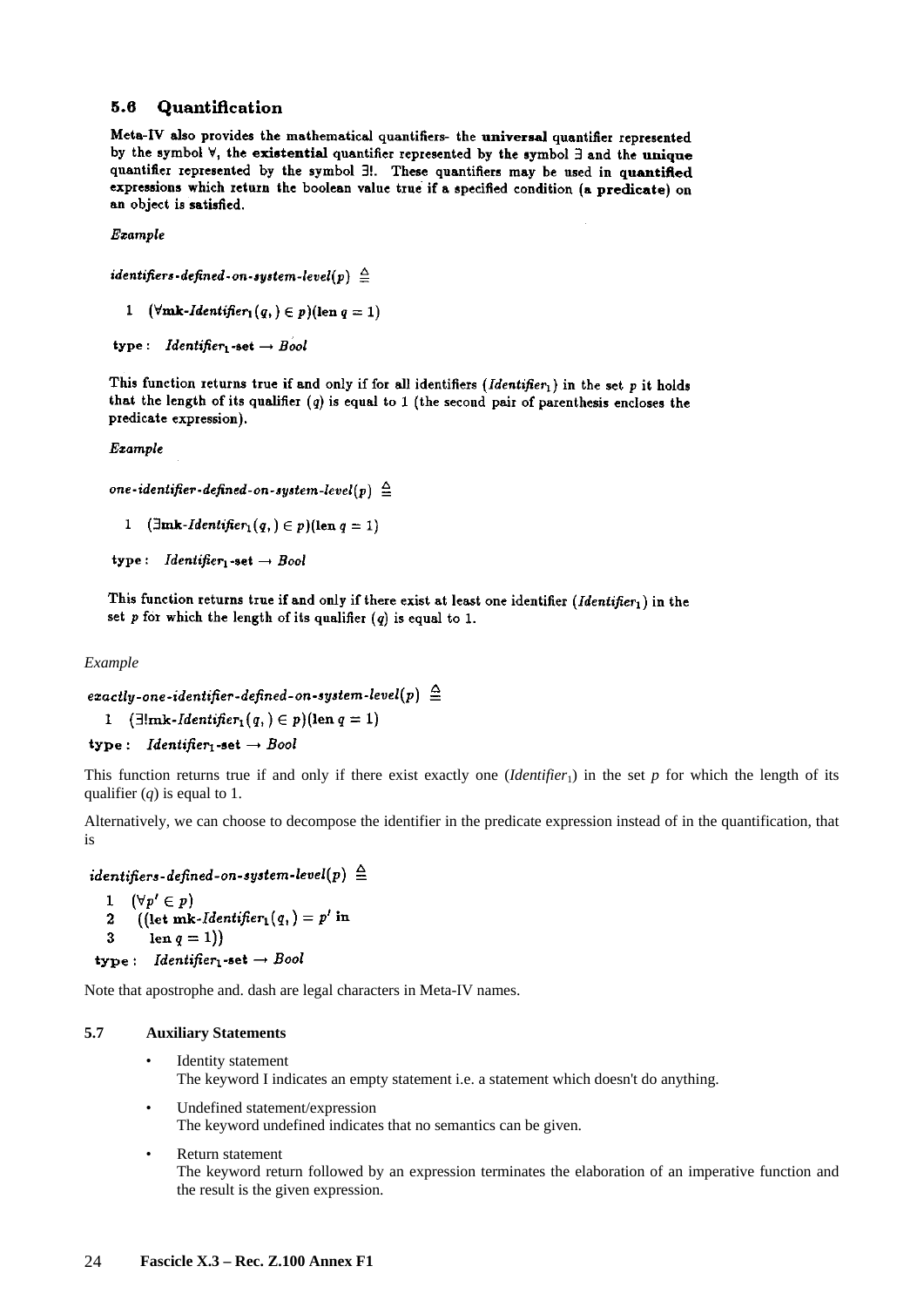- Error statement/expression. The keyword error indicates in the FD a dynamic SDL error.
- Assign statement. Like in SDL. The contents operator (c) is not used when assigning to variables.
- For and while statement. Same (well-known) concept as in CHILL. The statements to be repeated are enclosed in parenthesis.
- Trap and exit statement/expression. Trap (handle) any exits caused by an exit statement/expression. If an argument is given to the exit statement, it is only trapped if the expression given matches the value given in the trap exit statement. A special version of the trap exit mechanism- the tixe construct have been used in the functions *int-process-graph* and *int-procedure-graph*. The **tixe** construct is explained in the associated annotations.

## **5.8 Deviations from the notation used in the Formal Definition of CHILL**

In the formal definition of CHILL, the predefined domain names consist of boldface uppercase letters (e.g. **BOOL**, **INTG**) and names denoting semantic domains may consist of uppercase letters only.

 In the formal definition of SDL, all domain names are in italic, the first letter is in uppercase and they contain at least one lowercase letter.

In the formal definition of CHILL, all objects are finite.

 In the formal definition of SDL, objects may be infinite. The semantics of some of the operators are not well-defined when applied on such objects, e.g. operators like cardinality and equality have not been used on potentially infinite objects.

 In addition, a special constant *infinite* has been used in *transform-process* in Annex F.2. for representing the "unbounded number of instances" in  $AS<sub>1</sub>$ .

- In the formal definition of SDL, the Meta-IV notation has been extended to include the elementary domain *Char* and the character strings objects (see section 5.4.4.3).
- In the *path* processor in Annex F.3. a so-called "output guard" has been used. The concept is described in the annotations attached to the *Path* processor as well as in [4].

## **5.9 Example: Demon game specified in Meta-IV**

In the following, it is shown how Meta-IV can be used for defining the semantics of Demon game. For further details about Demon game, refer to Z.100 §2.9.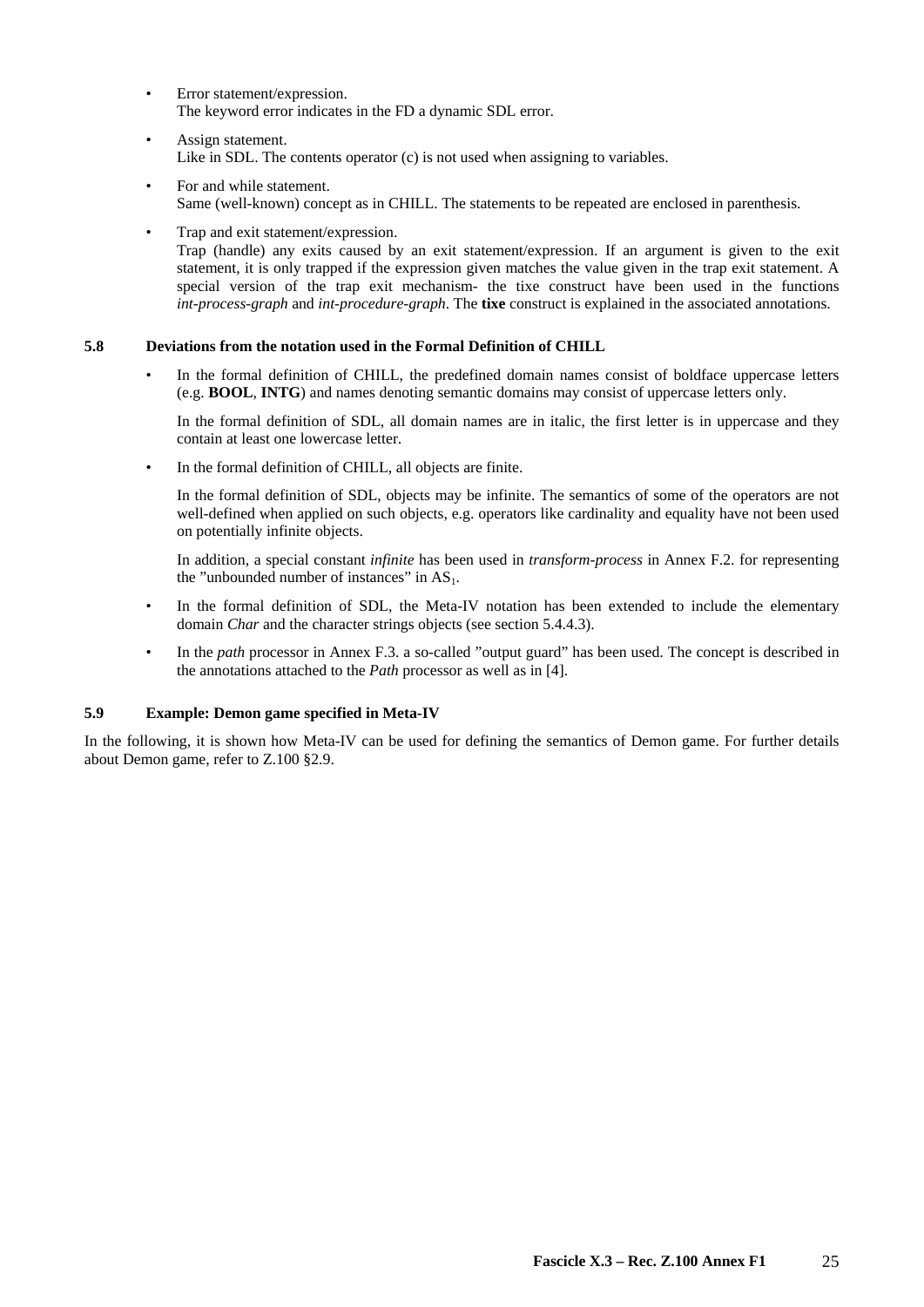Communication demon  $\rightarrow$  monitor and monitor  $\rightarrow$  game

|     | 11 $Bump$                                   | $\mathbb{R}^+$ ()   |
|-----|---------------------------------------------|---------------------|
|     | Communication user $\rightarrow$ monitor    |                     |
|     | 12 Newgame                                  | $\mathbb{R}^{+}(1)$ |
|     | Communication game $\rightarrow$ monitor    |                     |
| 13. | Gameover                                    | $\colon \; I\!\! I$ |
|     | Communication monitor $\rightarrow$ game    |                     |
|     | 14 Gameoverack                              | ::( )               |
|     | Communication game $\rightarrow$ user       |                     |
|     | 15 Gameid                                   | $\colon$ ()         |
|     | $16$ Win                                    | $\mathbb{R}$ ()     |
|     | 17 Lose                                     | $\colon ( )$        |
|     | 18 Score                                    | $\therefore$ Intg   |
|     | Communication user $\rightarrow$ game       |                     |
|     | 19 Probe                                    | $\mathbb{R}^{n}$ () |
|     | 20 Result                                   | $\colon$ ()         |
|     | 21 Endgame                                  | :: {}               |
|     | $int\text{-}demon\text{-}game() \triangleq$ |                     |

 $1$  start monitor()

type:  $() \Rightarrow ()$ 

# monitor processor ()  $\triangleq$

|    | (dcl userset := {} type $\Pi$ -set,                          |
|----|--------------------------------------------------------------|
| 2  | gameset := {} type $\Pi$ -set;                               |
| 3  | cycle (input mk-Newgame() from sender                        |
| 4  | $\Rightarrow$ if sender $\notin$ cuserset then               |
| 5  | $(\text{def offspring}: \text{start game}(\text{sender});$   |
| 6  | gameset := c gameset $\cup$ { offspring };                   |
| 7  | userset := c userset $\cup$ {sender})                        |
| 8  | else                                                         |
| 9  | I,                                                           |
| 10 | input mk-Gameover(player) from sender                        |
| 11 | (gameset := c gameset $\setminus$ {sender};<br>$\Rightarrow$ |
| 12 | userset := c userset $\setminus \{player\};$                 |
| 13 | output mk-Gameoverack() to sender),                          |
| 14 | input mk-Bump() from demon                                   |
| 15 | for all $pid \in$ gameset do<br>$\Rightarrow$                |
| 16 | output $mk-Bump()$ to $pid()$                                |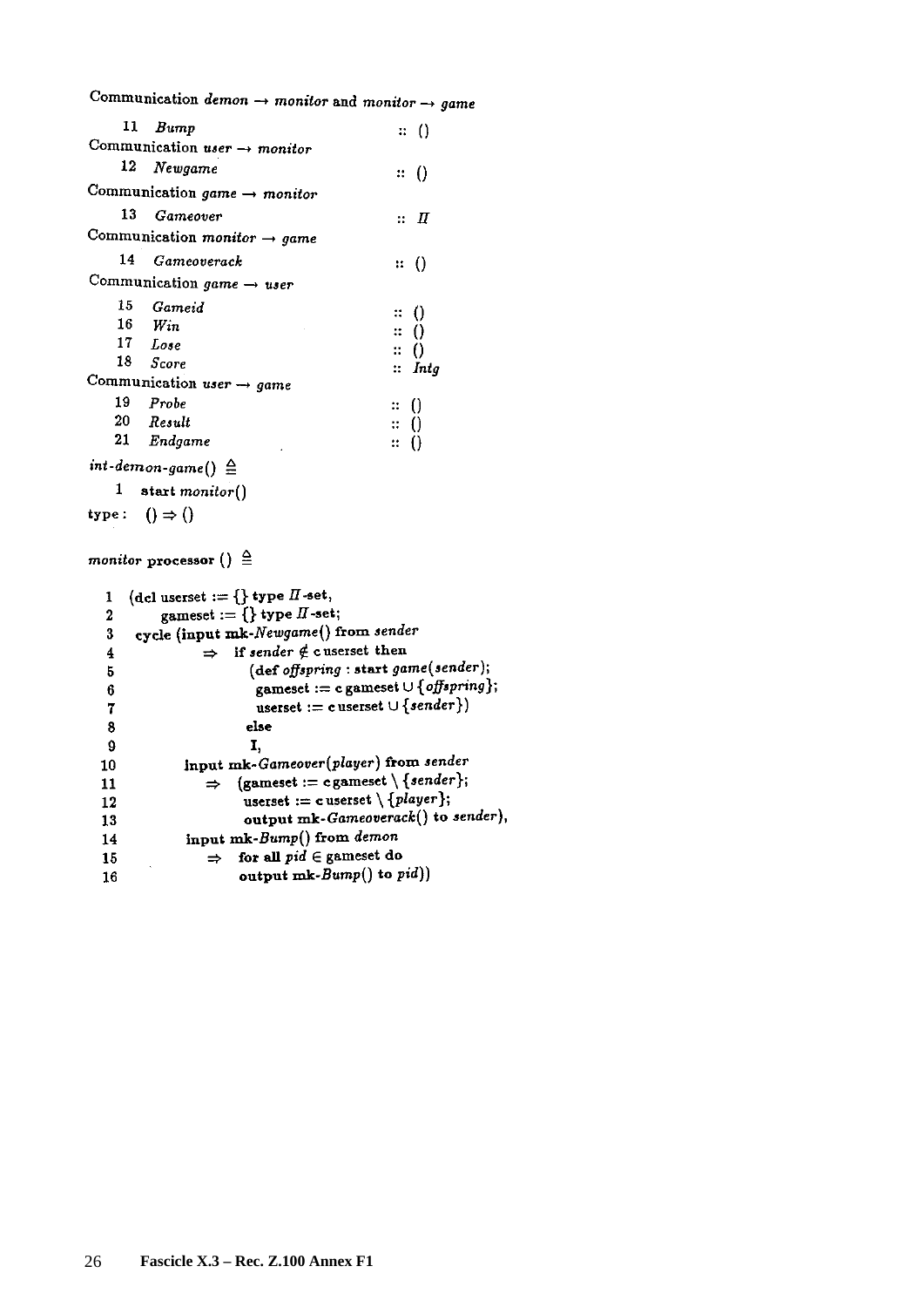```
type: () \Rightarrow
```
game processor (player)  $\triangleq$ 

| 1  | (del count := 0 type $Intg$ ;                         |  |
|----|-------------------------------------------------------|--|
| 2  | del even := true type $Bool$ ;                        |  |
| 3  | output mk-Gameid() to player;                         |  |
| 4  | cycle (input mk-Probe() from user                     |  |
| 5  | $\Rightarrow$ if ceven                                |  |
| 6  | then (output mk-Win() to player;                      |  |
| 7  | $\text{count} := \text{c count} + 1$                  |  |
| 8  | else (output mk-Lose() to player;                     |  |
| 9  | $\text{count} := \text{count} - 1,$                   |  |
| 10 | input mk-Result() from user                           |  |
| 11 | $\Rightarrow$ output mk-Score(count) to player,       |  |
| 12 | input mk-Endgame() from user                          |  |
| 13 | $\Rightarrow$ (output mk-Gameover(player) to monitor; |  |
| 14 | input mk-Gameoverack() from monitor                   |  |
| 15 | $\Rightarrow$ stop),                                  |  |
| 16 | input mk-Bump() from monitor                          |  |
| 17 | $\Rightarrow$ even := - ceven))                       |  |

type:  $\Pi \Rightarrow ()$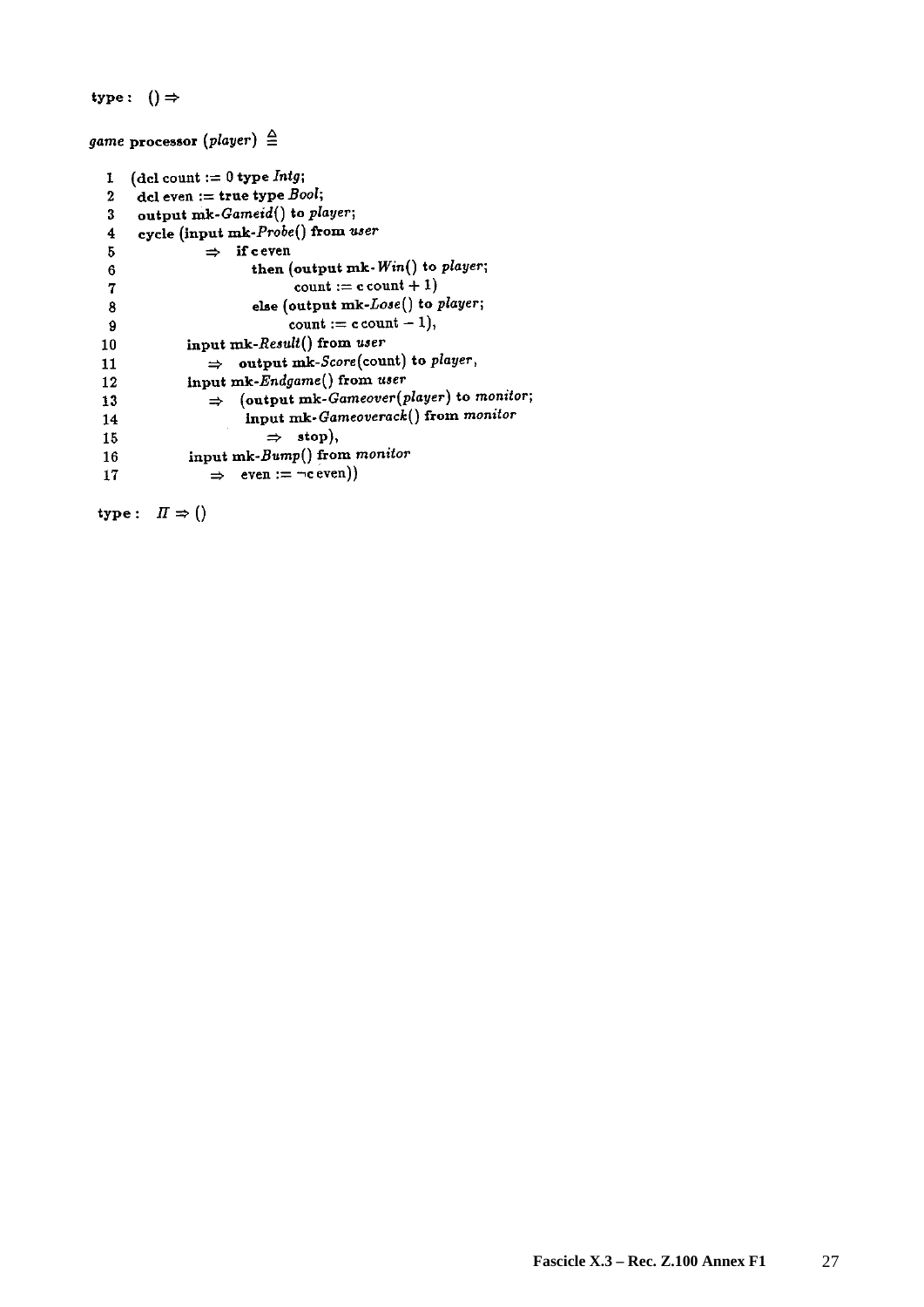## **References**

- [1] Dines Bjorner and Cliff B. Jones Formal specification and software development Prentice-Hall Publ. 1982
- [2] The Formal Definition of CHILL CCITT Manual ITU, Geneva 1981
- [3] P. Folkjaer, D. Bjorner A formal model of a generalized CSP-like language, IFIP 8th World Computer Conference Proceedings, North-Holland Publ. 1980
- [4] C.A.R. Hoare Communicating Sequential Processes Prentice-Hall 1985